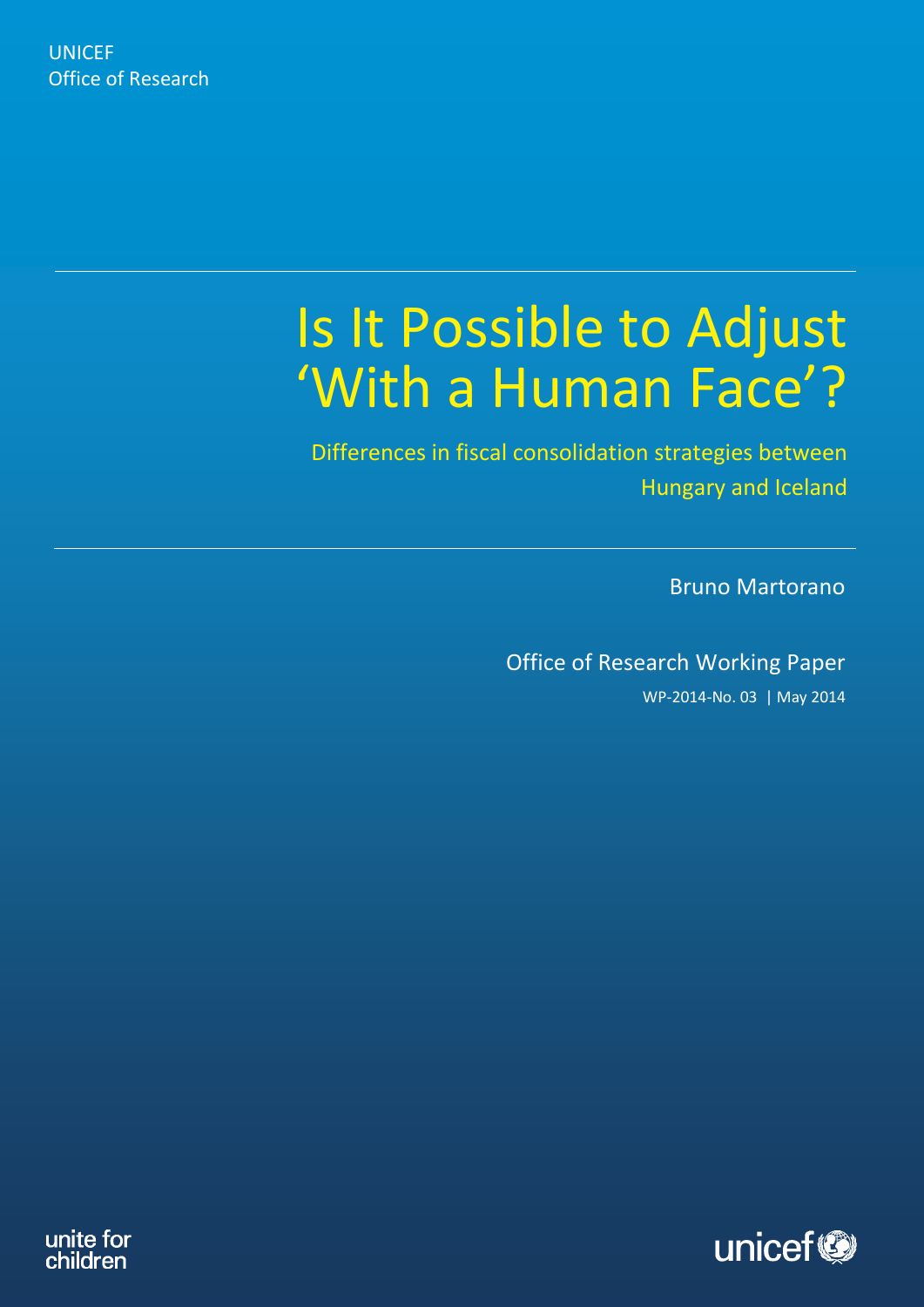## **INNOCENTI WORKING PAPERS**

UNICEF Office of Research Working Papers are intended to disseminate initial research contributions within the programme of work, addressing social, economic and institutional aspects of the realization of the human rights of children.

The findings, interpretations and conclusions expressed in this paper are those of the authors and do not necessarily reflect the policies or views of UNICEF.

This paper has been extensively peer reviewed both internally and externally.

The text has not been edited to official publications standards and UNICEF accepts no responsibility for errors.

Extracts from this publication may be freely reproduced with due acknowledgement. Requests to utilize larger portions or the full publication should be addressed to the Communication Unit at [florence@unicef.org.](florence@unicef.org)

For readers wishing to cite this document we suggest the following form:

Martorano, B. (2014). Is it possible to adjust 'with a human face'? Differences in fiscal consolidation strategies between Hungary and Iceland, *Innocenti Working Paper* No.2014-03, UNICEF Office of Research, Florence.

© 2014 United Nations Children's Fund (UNICEF)

ISSN: 1014-7837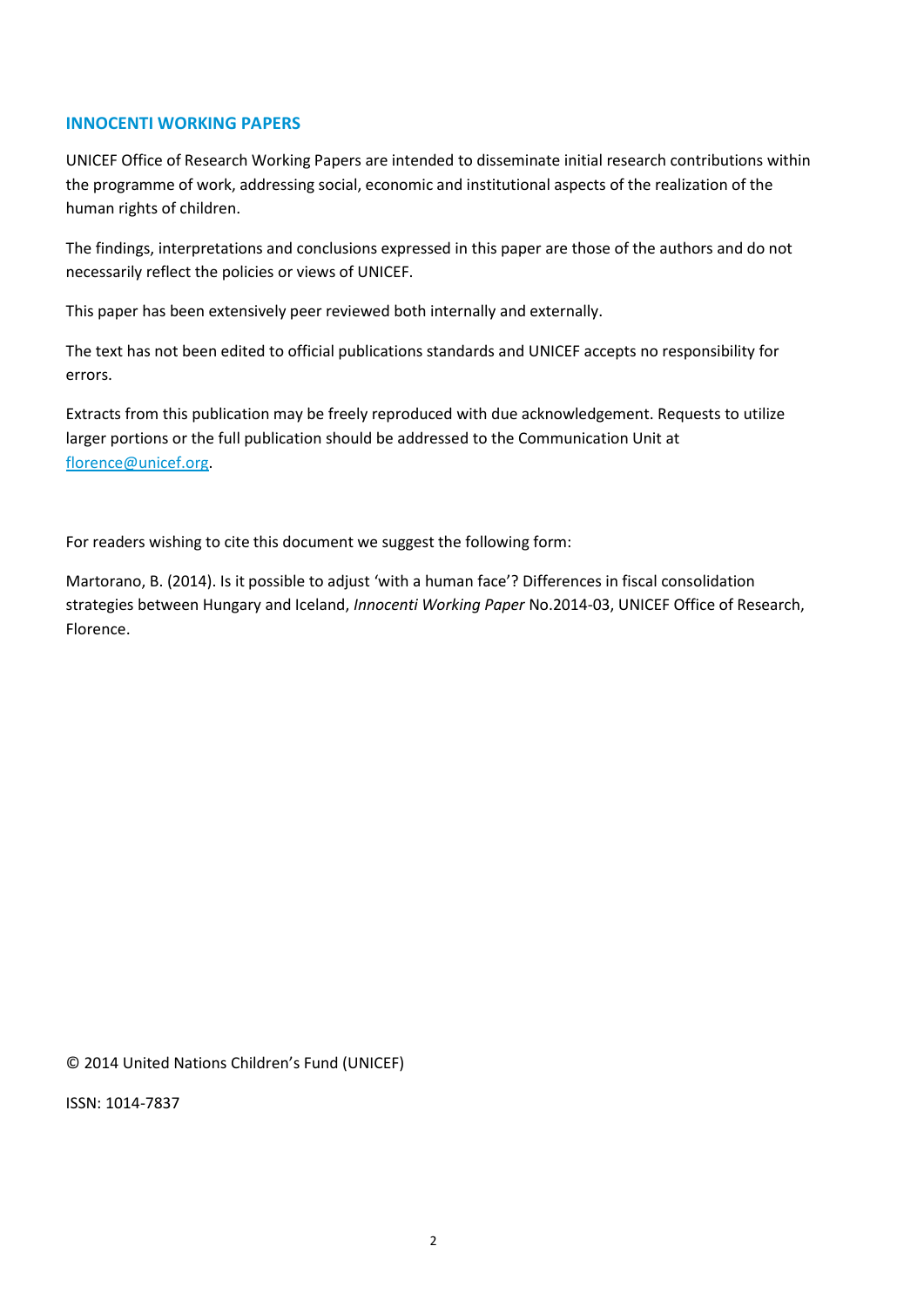## **THE UNICEF OFFICE OF RESEARCH**

In 1988 the United Nations Children's Fund (UNICEF) established a research centre to support its advocacy for children worldwide and to identify and research current and future areas of UNICEF's work. The prime objectives of the Office of Research are to improve international understanding of issues relating to children's rights and to help facilitate full implementation of the Convention on the Rights of the Child in developing, middle-income and industrialized countries.

The Office aims to set out a comprehensive framework for research and knowledge within the organization, in support of its global programmes and policies. Through strengthening research partnerships with leading academic institutions and development networks in both the North and South, the Office seeks to leverage additional resources and influence in support of efforts towards policy reform in favour of children.

Publications produced by the Office are contributions to a global debate on children and child rights issues and include a wide range of opinions. For that reason, some publications may not necessarily reflect UNICEF policies or approaches on some topics. The views expressed are those of the authors and/or editors and are published in order to stimulate further dialogue on child rights.

The Office collaborates with its host institution in Florence, the Istituto degli Innocenti, in selected areas of work. Core funding is provided by the Government of Italy, while financial support for specific projects is also provided by other governments, international institutions and private sources, including UNICEF National Committees.

For further information and to download or order this and other publications, please visit the website at www.unicef-irc.org.

## **Correspondence should be addressed to:**

UNICEF Office of Research - Innocenti Piazza SS. Annunziata, 12 50122 Florence, Italy Tel: (+39) 055 20 330 Fax: (+39) 055 2033 220 florence@unicef.org [www.unicef-irc.org](http://www.unicef-irc.org/)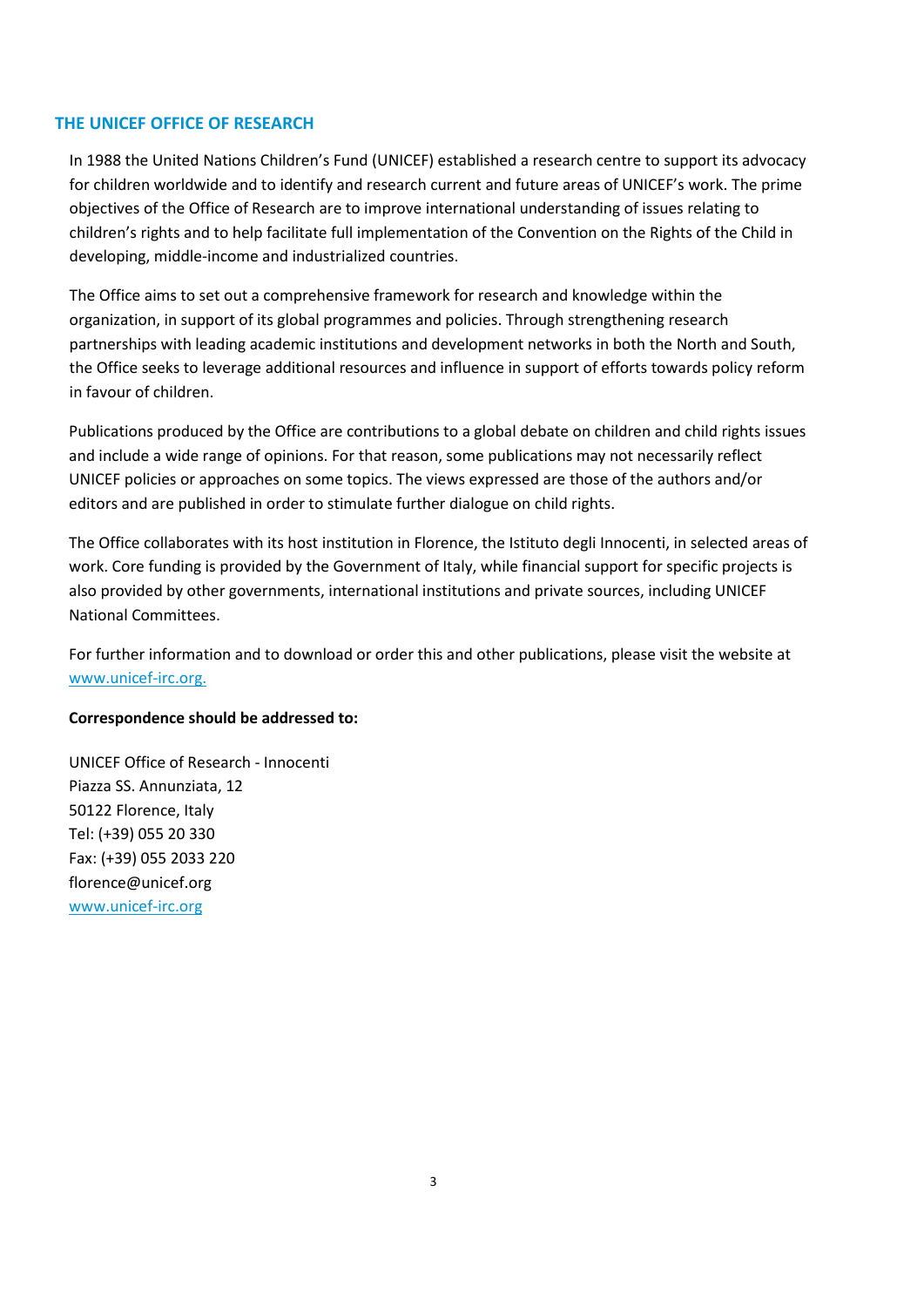# **IS IT POSSIBLE TO ADJUST 'WITH A HUMAN FACE'? DIFFERENCES IN FISCAL CONSOLIDATION STRATEGIES BETWEEN HUNGARY AND ICELAND Bruno Martorano\***

\*UNICEF Office of Research and University of Florence bmartorano@unicef.org

**Abstract.** Hungary and Iceland were among the countries most affected by the recent macroeconomic shock. Although they suffered a similar GDP drop and started from much the same fiscal conditions, their respective governments decided to follow different strategies of adjustment. Each country cut public spending according to different priorities. However, the most important differences are related to the revenue side. While the Hungarian government implemented a flat tax reform, the Icelandic government replaced the previous flat tax system with a progressive one increasing the participation in the fiscal consolidation process for high income groups. These two opposite adjustment strategies produced different economic and social outcomes. In both countries, the primary balance turned positive and the level of debt on GDP started to decrease. Nonetheless, while Iceland fully met the objectives of the IMF programme, the worsening of economic conditions forced the Hungarian government to ask for additional help from the EU and the IMF in 2012. In terms of distribution, social transfers contributed to reduce inequality in both countries, while the different tax strategies operated in opposite ways. Indeed, the results show that the Hungarian tax system became more regressive while the 2010 Iceland's Tax Reform contributed to reduce inequality by nearly two points.

**Keywords:** crisis; fiscal adjustment; tax reform; tax incidence; inequality

**Acknowledgements:** I would like to thank Jonathan Bradshaw, Sudhanshu Handa, and Peter Whiteford who read an earlier version of this paper. In addition, I am grateful to Stefán Ólafsson for his careful comments and suggestions on the Icelandic case and Fruzsina Albert, Andras Gabos, Katalin Nagy and Peter Vakhal for their useful suggestions on the Hungarian case. I also thank Giovanni Andrea Cornia and the Advisory Group of the Innocenti Report Card Project for their helpful suggestions.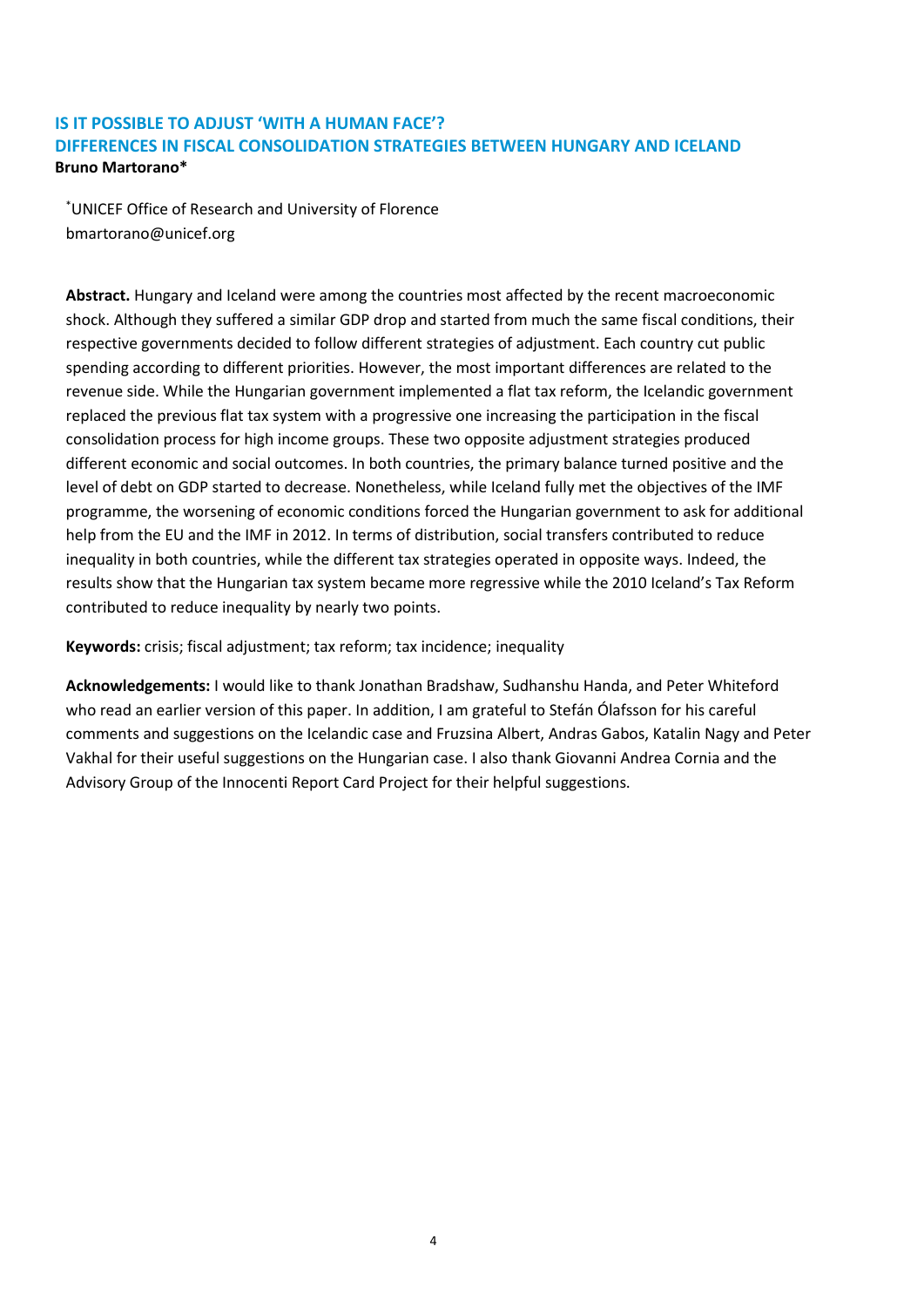# **TABLE OF CONTENTS**

| 1. Introduction                                                                             | 6  |
|---------------------------------------------------------------------------------------------|----|
| 2. The Impact of the Crisis and the Resulting Policy Responses in Hungary and Iceland       | 6  |
| 2.1 Hungary                                                                                 | 6  |
| 2.2 Iceland                                                                                 | 8  |
| 3. The Impact of the Fiscal Consolidation Strategy                                          | 10 |
| 3.1 The performance of fiscal indicators                                                    | 10 |
| 3.2 Performance on other macroeconomic variables                                            | 12 |
| 4. The Distributional Impacts of the Fiscal Consolidation Strategies in Hungary and Iceland | 13 |
| 4.1 The progressivity of the measures on social protection                                  | 13 |
| 4.2 The progressivity of the measures on taxation                                           | 15 |
| 4.3 The impact of the policy responses in terms of redistribution                           | 17 |
| 5. Conclusions                                                                              | 19 |
| References                                                                                  | 21 |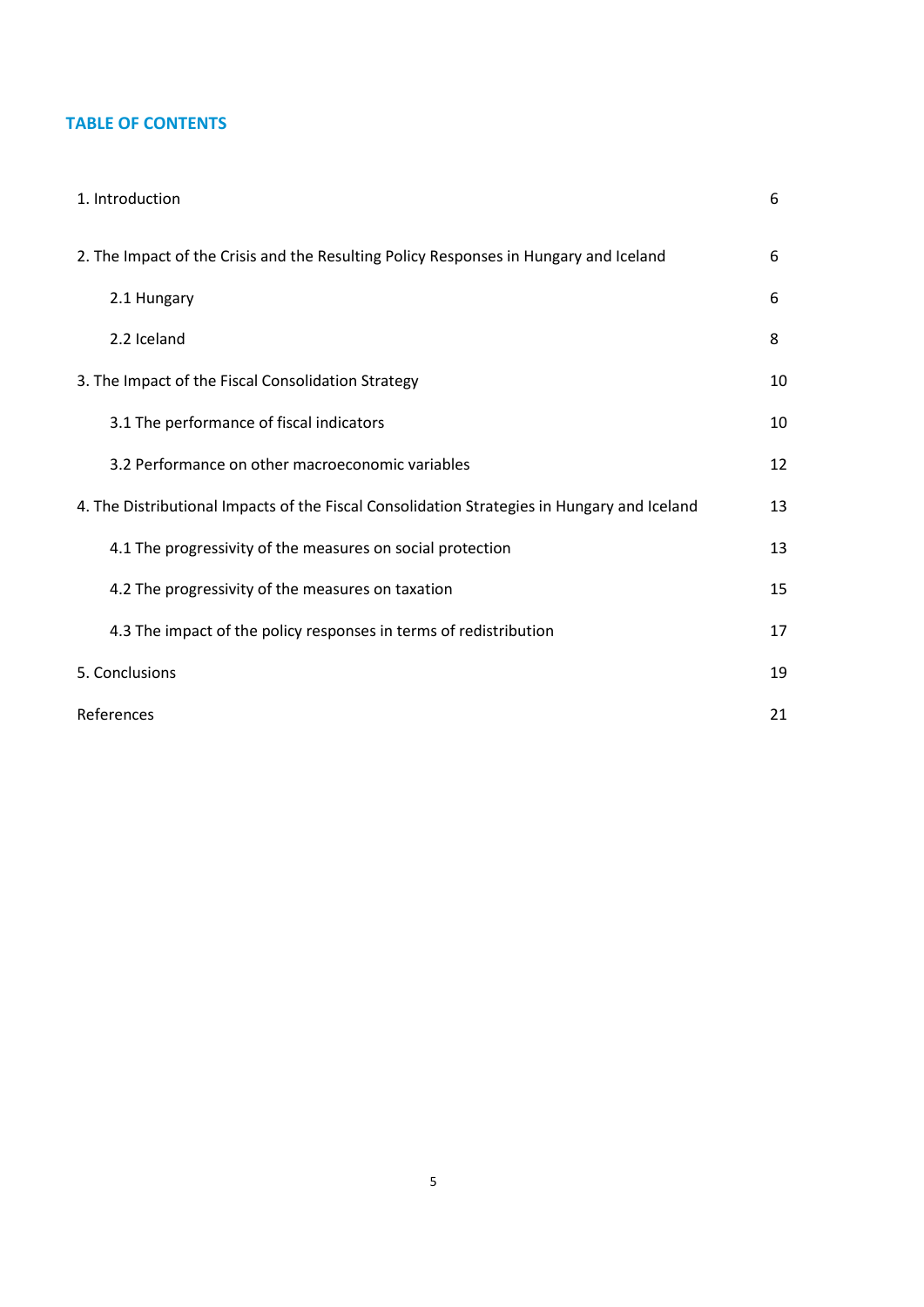*'The human face' indicates the need for the human implications of an adjustment policy to be made an integral part of adjustment policy as a whole, not to be treated as an additional welfare component. (Cornia et al, 1987: 2)* 

## **1. INTRODUCTION**

Before the recent economic crisis, Hungary and Iceland were considered to be two excellent models of development. Following the suggestions of the neoliberal economy, both countries promoted economic liberalization and privatization, reducing as much as possible the role of the state in the economy.

Nonetheless, something changed during the recent Great Recession. Indeed, Hungary and Iceland were among the countries affected earliest and most by the recent macroeconomic shock, suffering a similar drop in GDP (Carey, 2009; IMF, 2012). In contrast to the other developed countries that reacted to the crisis introducing a stimulus package (Martorano et al, 2012), both countries soon went into a fiscal adjustment process. Starting from generally similar fiscal conditions, they introduced several measures such as cuts in public spending in order to achieve a consolidation of public finances. However, the main differences were related to the revenue side and to the role played by taxation in their adjustment strategies. While the Hungarian government implemented a flat tax reform in order to stimulate economic activity, the Icelandic government replaced its flat tax system with a progressive one increasing the participation of high income groups in the adjustment process.

The aim of this paper is to compare the opposite adjustment paths followed by Hungary and Iceland on selected outcomes. For this purpose, the analysis is developed in two stages. First, it compares their performance on fiscal and economic indicators at a macro-level. Second, this work presents an evaluation of their distributional consequences – with a special look at households with children. The paper is organized in the following way: Section 2 discusses the impact of the crisis and policy responses in Hungary and Iceland; Section 3 illustrates the results of the fiscal consolidation strategies in both countries; Section 4 shows the progressivity and redistributivity of the measures implemented in Hungary and Iceland; Section 5 concludes.

# **2. THE IMPACT OF THE CRISIS AND THE RESULTING POLICY RESPONSES IN HUNGARY AND ICELAND**

## **2.1 Hungary**

During the transition toward a market economy, Hungary was one of the best performing countries in the CEE/CIS group.<sup>1</sup> Many scholars agree with this point arguing that ... "it seemed to be in the best position to converge fast with the European Union, both in terms of income level and institutional quality" (EEAG, 2012: 115).

Nonetheless, many problems began to be evident during the mid-2000s. In particular, the sensitivity of fiscal policy to the business cycle and to the electoral cycle fueled persistent high

**<sup>.</sup>**  $1$  For a detailed performance comparison among the CEE/CIS group see Cornia (2010).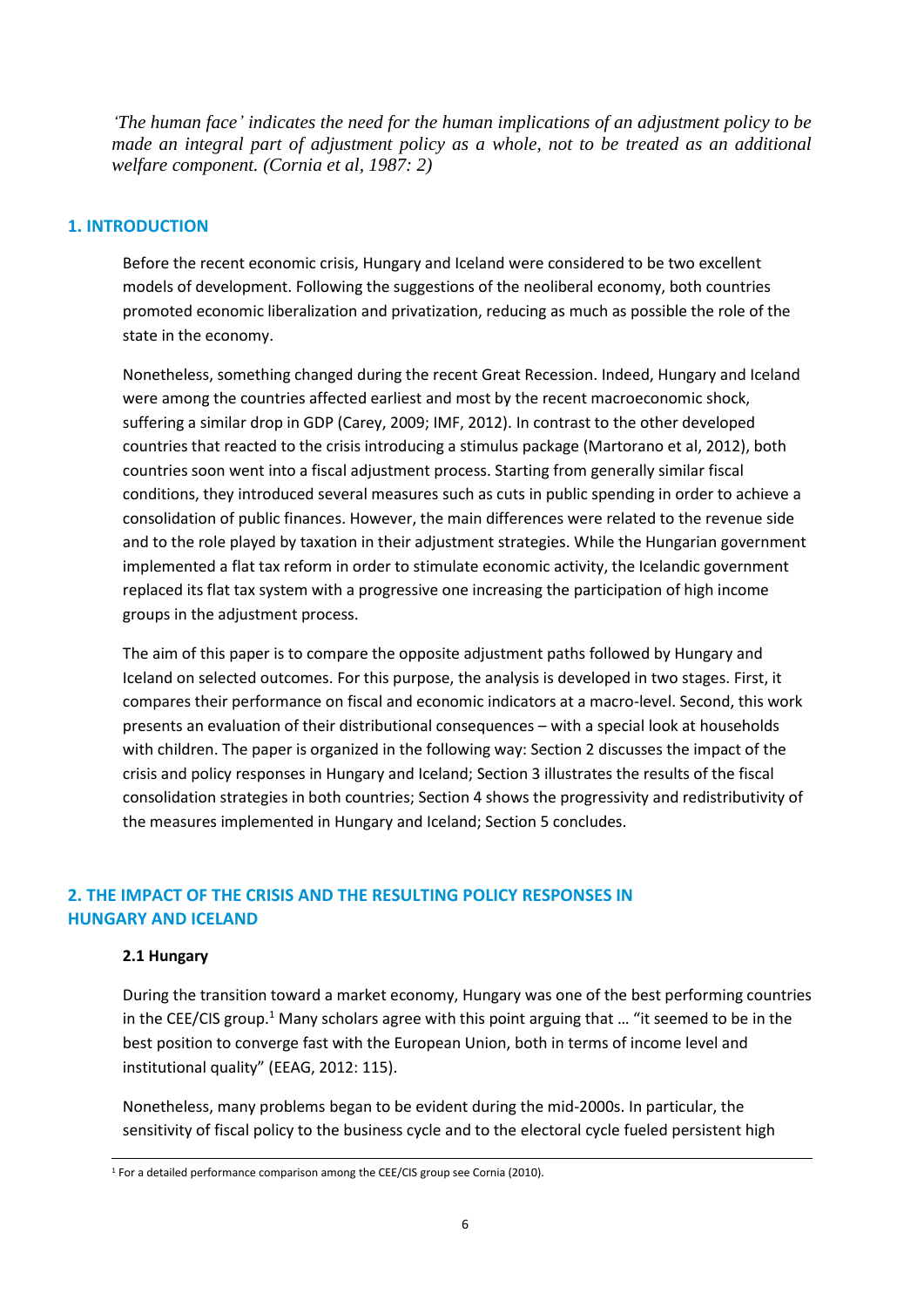fiscal deficits in the years before the recent economic crisis. As a consequence, Hungary was placed under the Excessive Deficit Procedure after its formal entrance into the European Monetary Union. Moreover, the new and growing banking system considered that it was more convenient to provide loans to the private sector denominated in foreign currency increasing in this way the country's exposure to external shocks (EEAG, 2012). As a result, the depreciation of the national currency against the Euro and the Swiss Franc between late 2008 and early 2009 dramatically increased the cost of foreign-denominated debt. This situation increased the country's risk assessment by international markets and reduced access by the Hungarian government to the bond market. So, the arrival of the international crisis "pushed an already fragile and highly indebted Hungarian economy towards recession" (OECD, 2012: 126).

Due to the bad economic conditions and the low credibility of its fiscal policy, the government requested support from the IMF and the EU to obtain a stand-by loan of about EUR 20 billion in late 2008. In return, the Hungarian authorities were required to implement measures necessary to achieve macroeconomic stabilization. To strengthen and increase the credibility of fiscal policy, the government quickly implemented a Fiscal Responsibility Law that introduced procedural rules to contain the growth of public expenditure, some constraints on debt and deficits, $^2$  and established an independent fiscal council for monitoring and evaluating the government's actions<sup>3</sup> (Hagemann, 2011). However, this institution was abolished after the election of the new government in the spring of 2010 and replaced by a less independent authority.

Beyond this, the Hungarian authorities introduced some expenditure measures concerning the pension system, the freezing of public wages, the reduction of unemployment benefit duration (from 12 to 3 months) but also cuts in employee contributions for vulnerable worker groups (e.g. younger workers) and on the Employee Tax Credit for low income workers (OECD, 2012). On the other hand, the government tried to support households modifying their loan contracts and allowing them to pay off their debts according to more favourable conditions (EEAG, 2012).

Many reforms on taxation were implemented over the period 2009–2013. In order to reduce the cost of efficiency without impairing budgetary necessity, the tax burden was shifted from labour to consumption. In particular, the government increased the VAT rates and other taxes on specific goods. Furthermore, it implemented cuts on corporate taxes to improve the competitiveness of firms and tried to make a more family-friendly tax structure expanding the family tax allowance system (Tóth and Virovácz, 2013). Lastly, new taxes were levied on the banking sector and on other predominantly foreign-owned sectors (e.g. telecommunication and retail sectors).

Personal income taxation was also modified many times after the crisis. However, the most emblematic policy measure was represented by the flat tax reform. Promising less austerity, the new government implemented a reform in January 2011 replacing the old progressive tax system with a 16 per cent flat tax rate on personal income (Table 1). The aim of this reform was to boost economic activity via positive effects on labour supply and household consumption. An additional

**.** 

<sup>&</sup>lt;sup>2</sup> "The debt rule adopted in the fiscal responsibility law of 2008 specified that the budget should be consistent with a debt-to-GDP ratio constant in real term [sic]... A cardinal law adopted in late December 2011, which repealed the law on fiscal responsibility, specified that public debt can increase only by expected inflation minus half of expected real GDP growth from 2016 onwards" (Beynet and Paviot, 2012: 5).

<sup>3</sup> "The council had three members nominated by the President of the Republic, the Governor of the National Bank of Hungary, and the President of the State Audit Office and confirmed by the parliament for a non-renewable tenure of nine years" (EEAG, 2012: 122).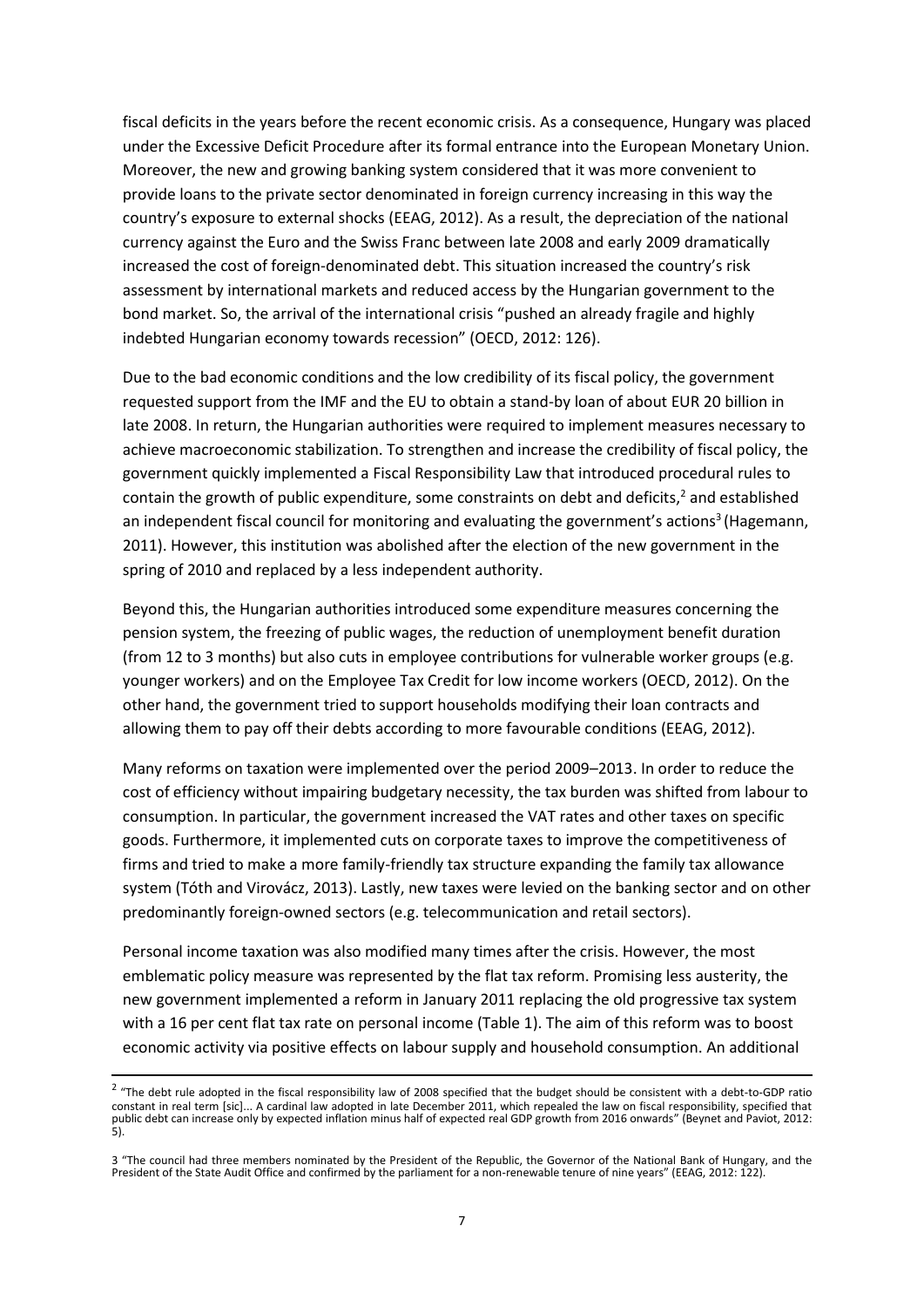effect expected from the introduction of the flat rate was the broadening of the tax base due to the increasing participation of taxpayers in the labour market, but due also to its positive effects on tax compliance (Hogye, 2011).

*Table 1. Hungary: Income taxation in 2009 and 2011*

| 2009                                                            | 2011                      |
|-----------------------------------------------------------------|---------------------------|
| 18 % for income between HUF 0 - 1,700,000                       | flat tax rate 16 per cent |
| 36 % for income between HUF 1,700,000 - 7,446,000 + HUF 306,000 |                           |
| +4% for income exceeding HUF 7,446,000                          |                           |

Source: author's elaboration

## **2.2. Iceland**

Until some years ago, Iceland was considered to be an excellent model of development. However, the boom recorded by this small economy hid an intrinsic fragility related to the unbalanced growth driven by the banking system.

Since the mid-1990s and especially during the 2000s, the government embarked upon important free-market reforms. Several policy measures such as the openness of the capital account, tax cuts, privatizations and de-regulation were implemented in order to promote the competitiveness of the economic system. The banking sector gained more than others from these reforms recording a disproportionate growth. Icelandic banks started to expand their activities abroad especially in the United Kingdom and Nordic countries taking advantage of the difference between the national and foreign interest rates. As a result, the three biggest banks – i.e. Glitnir, Kaupthing and Landsbanki recorded before the crisis an asset value about nine times higher than Iceland's GDP.

However, the strong ties with the political system, the lack of stringent supervision and the easy access to international markets fueled a speculative bubble (Ólafsson, 2011a). "The government, through the state-owned Housing Financing Fund, played its part in starting the mortgage boom by raising the maximum loan-to-value ratio to 90 per cent and raising the maximum nominal loan amount in the initial phase of the upswing" (Ólafsson and Vignisdóttir, 2012: 8). On the other hand, banks started to offer private sector loans denominated in foreign currency and to offer mortgages up to the total price of the house. Thus, the level of indebtedness of households grew dramatically since nine out of 10 households held a loan in the mid-2000s.

Despite positive comments on Iceland's economic conditions (e.g. Mishkin and Herbertsson 2006), some doubts about the solidity of the banking sector emerged before the crisis. After that the outlook of Iceland was downgraded by Fitch at the beginning of 2006 "the krona fell sharply, the value of banks' liabilities in foreign currencies rose, the stock market fell and business defaults rose, and the sustainability of foreign-currency debts became a public problem" (Wade and Sigurgeirsdottir, 2012: 136). However, the majority of the problems for the Icelandic banking sector occurred later, after the collapse of Lehman Brothers in October 2008. The strong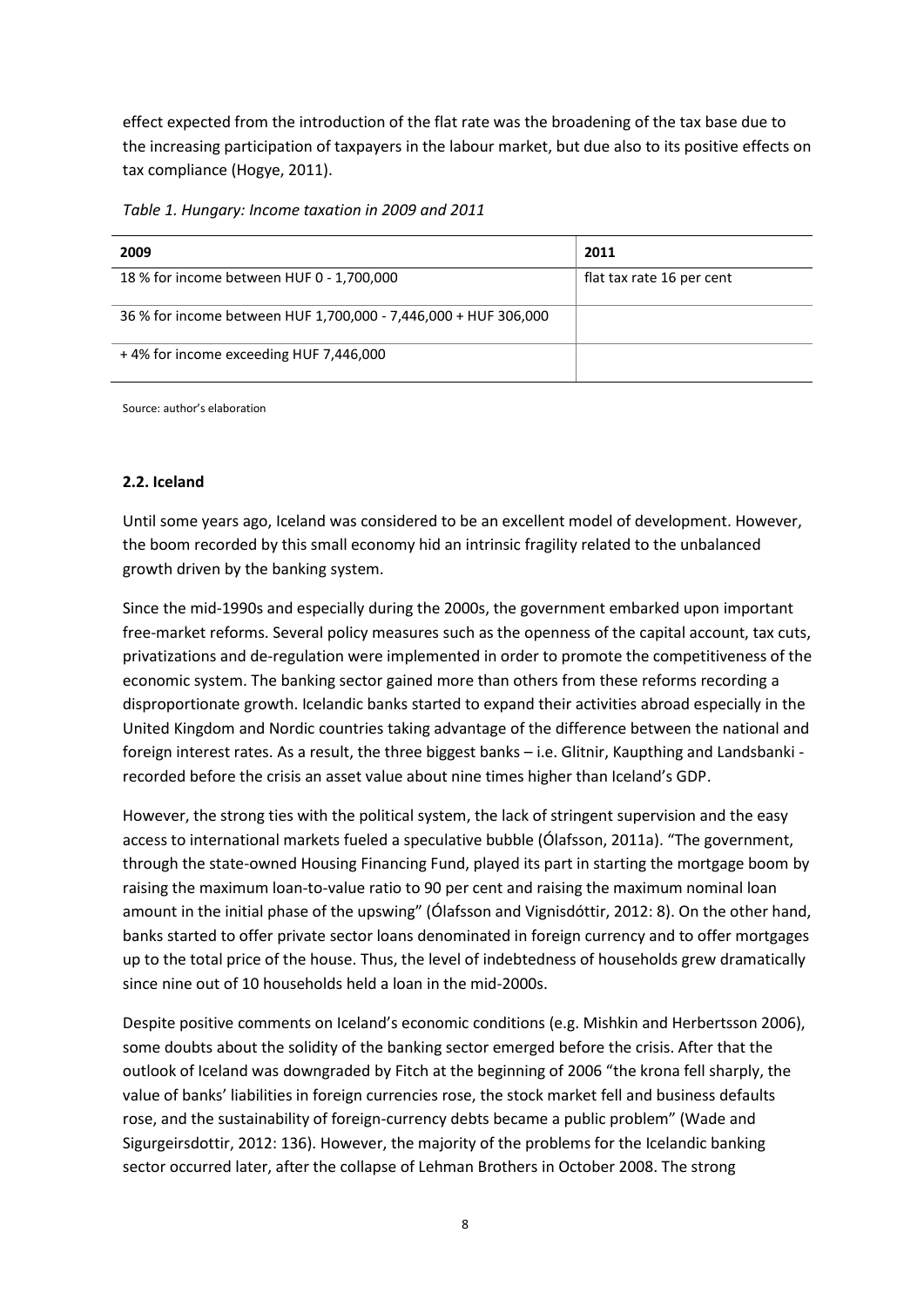depreciation of the krona led the three biggest banks – i.e. Glitnir, Kaupthing and Landsbanki – to an insolvent condition because of the inability to finance their high debt level denominated in foreign currency. Since the Central Bank was not in a condition to operate as lender of last resort, the government could not bail out the banking sector. While the three biggest banks came into state ownership, "the stock market, bank bonds, house prices and average income went into freefall, along with the currency" (Wade and Sigurgeirsdottir, 2012: 138). As a consequence, people started to protest and to demand the government's resignation.

The IMF tried to support Iceland's economy via a conditional loan of \$2.1 billion. In contrast to the past, the IMF did not push the government toward a strong fiscal consolidation path without contrasting the decisions to introduce temporary capital controls and to avoid that the cost of the banking sector failure fell on household incomes.

The adjustment process was promoted via a severe devaluation of the national currency that provoked a marked cut in living standards. Beyond this, several measures were implemented in order to pursue macroeconomic stabilization, to promote economic activity and to protect households, especially those with lower and middle incomes. In particular, government introduced cuts in capital investments as well as in current expenditures – e.g. compensation of employees (OECD, 2012). Furthermore, some savings came from cuts to education and health care services (Ólafsson, 2012) as well as from the social protection system through cuts in services and administrative costs and through improvements in targeting resources to the most vulnerable groups (e.g. for children). Finally, housing expenditure increased sharply due to the policy of debt relief introduced by the government for helping households in economic difficulties (Ólafsson, 2011b).

As in other developed countries, government acted on indirect taxation increasing the VAT rate a little and also levying higher excises on items such as fuel, vehicles, alcohol and tobacco (OECD, 2012). Moreover, it used direct taxation implementing new taxes on wealth and increasing that on capital income, inheritance and social security. However, the most emblematic reform was related to taxation of personal income. If the Hungarian flat tax reform was thought to promote economic activity more than macroeconomic stabilization, taxation played a crucial role in the consolidation strategy followed by Iceland. Reflecting the idea of the necessity to contribute to the adjustment according to the "ability to pay", the flat rate set at 37.2 per cent in 2007 was replaced with a progressive tax structure based on three rates (Table 2).

| 2009                       | 2011                                                       |
|----------------------------|------------------------------------------------------------|
| Flat rate at 37.2 per cent | 37.32 % for income below ISK 241,475 per month             |
|                            | 40.22 % for income between ISK 241,476 - 739,510 per month |
|                            | 46.22 % for income exceeding ISK 739,510 per month         |

*Table 2. Iceland: Income taxation in 2009 and 2011*

Source: author's elaboration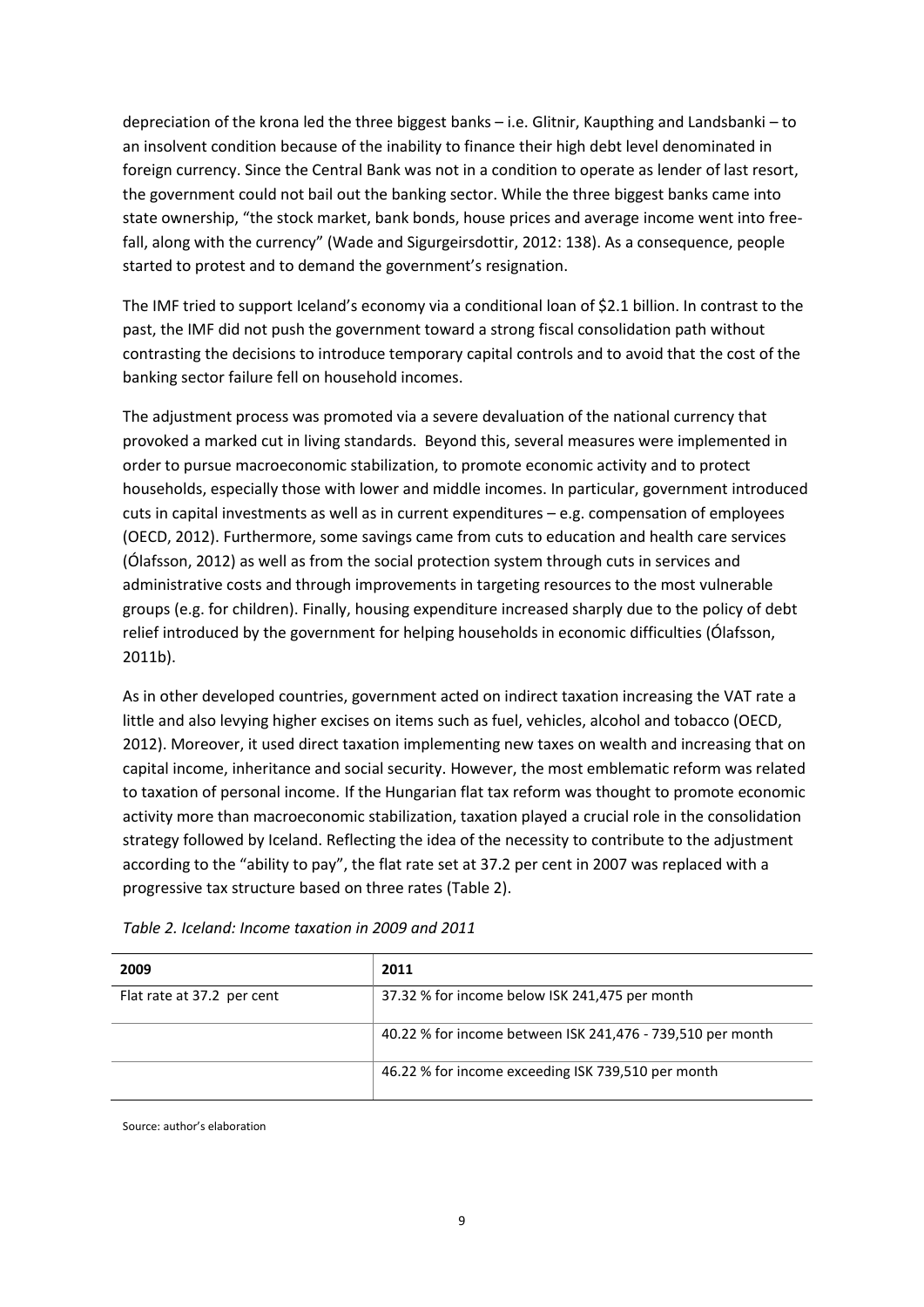## **3. THE IMPACT OF THE FISCAL CONSOLIDATION STRATEGY**

## **3.1 The performance of fiscal indicators**

Despite the measures implemented to consolidate public finance, the level of public spending initially increased in both countries as a consequence of the dramatic drop in GDP. In particular, it rose by two percentage points in Hungary and by about five points in Iceland between 2008 and 2009 (Table 3). In contrast, public expenditure decreased in both countries by about three percentage points between 2009 and 2012 (Table 3). Furthermore, the different strategies followed by Hungary and Iceland generated different impacts in public spending composition. First, social protection expenditure decreased in Hungary, while it kept stable in Iceland. Second, spending on economic measures rose in Hungary while it dropped dramatically in Iceland compared to the 2008 level. However, both countries cut spending on general public services more than other spending.

The austerity measures also affected the revenue side. In Hungary, the revenue/GDP ratio kept stable around 45.5 per cent over the period 2008-2010 but rose more than eight points in 2011 (Table 3). However, this result was mainly driven by the implementation of a one-off revenue measure (OECD, 2012). In particular, "to support this drastic tax cut, private pensions were nationalised at the beginning of 2011, and the assets of the pension funds, among others, were used to cover the revenue shortfall in 2011" (EEAG, 2012: 126). As a consequence, the revenue/GDP ratio dropped to 46.5 per cent in 2012 (Table 3). The scenario in Iceland was completely different. In particular, the revenue/GDP ratio decreased by about three points from 44.0 per cent in 2008 to 41.2 per cent in 2009, while it increased to 43.1 per cent in 2012 thanks also to the 2010 Tax Reform (Table 3).

In this case too, the different strategies followed by Hungary and Iceland generated opposite results in tax composition. In the former country, the different attempts to shift the tax burden from labour to consumption favored a significant reduction of the share of direct taxes on total taxes. In particular, the contribution of taxes on income, profits and capital gains on total taxes dropped by 9 points between 2008 and 2012, while that on goods and services increased by 8 points. In contrast, the 2010 Icelandic tax reform worked in the opposite way since the ratio of taxes on income on total tax revenue – excluding social security contributions – rose by nearly 4 points over the same period (Table 3).

As a result, Table 3 shows that the primary balance turned positive in both countries during recent years. In Hungary, it went up to 8 per cent of GDP in 2011 due the nationalization of private pensions and decreased to 2.0 per cent of GDP in 2012. In Iceland, the primary balance has improved continuously since 2009 turning positive in 2012 (Table 3).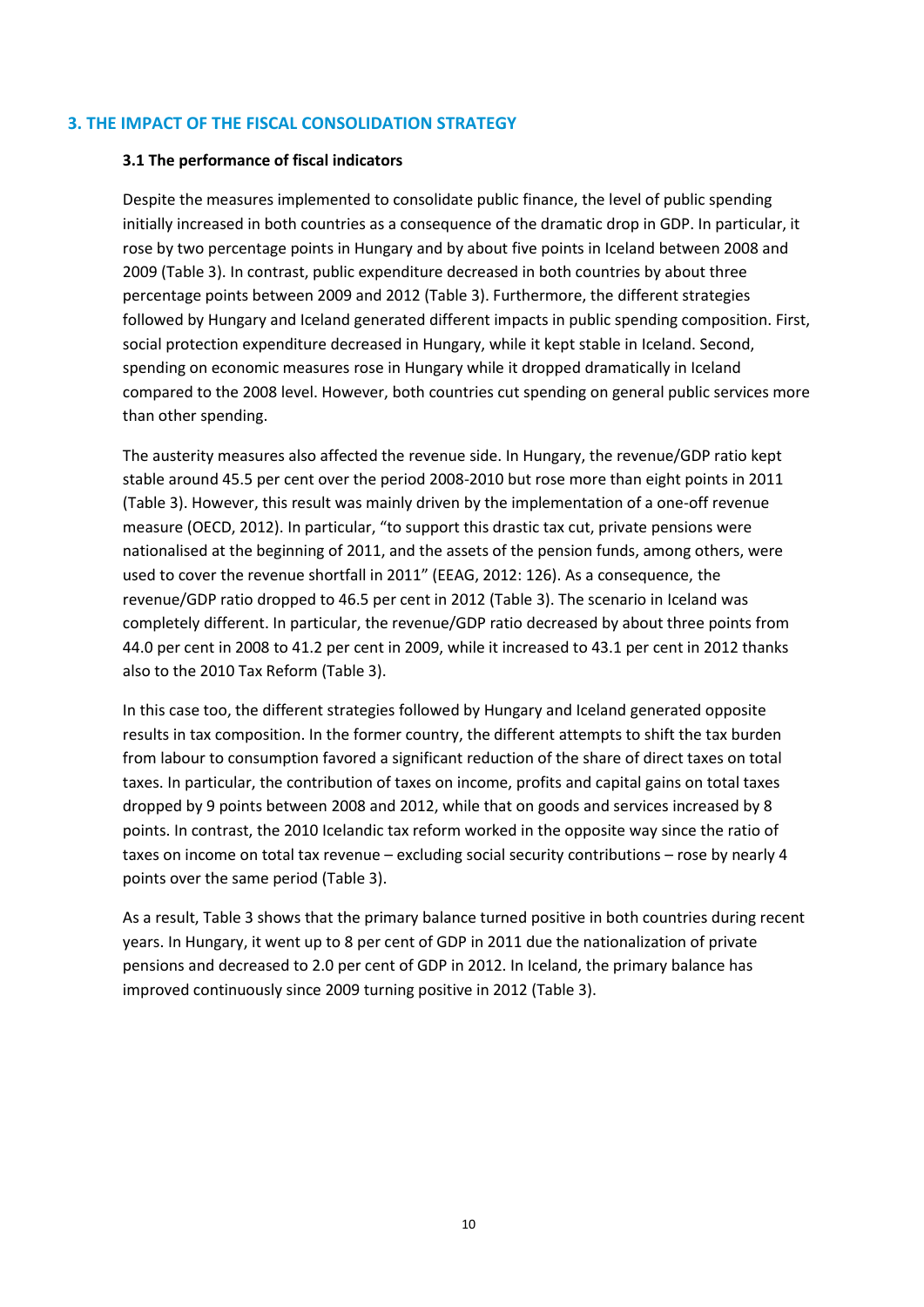| Country | <b>Subject Descriptor</b> | 2007   | 2008   | 2009   | 2010   | 2011   | 2012   |
|---------|---------------------------|--------|--------|--------|--------|--------|--------|
|         | revenue                   | 45.6   | 45.6   | 46.9   | 45.4   | 53.8   | 46.5   |
|         | Expenditure               | 50.6   | 49.2   | 51.5   | 49.8   | 49.6   | 48.5   |
| Hungary | Balance                   | $-5.1$ | $-3.7$ | $-4.6$ | $-4.4$ | 4.2    | $-2.0$ |
|         | primary balance           | $-1.2$ | 0.0    | $-0.5$ | $-0.5$ | 8.0    | 2.0    |
|         |                           |        |        |        |        |        |        |
| Iceland | revenue                   | 47.7   | 44.2   | 41.0   | 41.5   | 41.7   | 43.1   |
|         | Expenditure               | 42.3   | 44.7   | 49.6   | 47.9   | 46.7   | 46.9   |
|         | Balance                   | 5.4    | $-0.5$ | $-8.6$ | $-6.4$ | $-5.0$ | $-3.8$ |
|         | primary balance           | 5.7    | $-0.6$ | $-6.5$ | $-2.7$ | $-0.8$ | 0.6    |

*Table 3. Fiscal indicators (% of GDP) in Hungary and Iceland over the period 2007 to 2012* 

Source: WEO database

Thanks to the good performance recorded in the primary balance, the level of indebtedness also started to decrease in both countries (Figure 1). Between 2011 and 2012, the Hungarian debt dropped by about 2 percentage points to 79 per cent of GDP. In Iceland, the debt/GDP ratio rose from 90.6 per cent in 2010 to 102.3 per cent in 2011, but it decreased by more than 3 percentage points to 99 per cent in 2012. Figure 1 also shows the debt/GDP ratio evolution according to the projection of the IMF. While Hungary's debt level is expected to be constant in the next years, the IMF's estimation shows that the Iceland's Debt/GDP ratio is expected to continue decreasing.

*Figure 1. General government gross debt (% of GDP) level in Hungary (dark blue) and Iceland (light blue) over the period 2008 to 2018 (estimates start after 2012)*



Source: IMF WEO database

As a result, Iceland fully met the IMF programme objectives in 2011 – restructuring the financial system, achieving stabilization of the exchange rate and above all the consolidation of public finance (OECD, 2012). In contrast, the outlook for the Hungarian economy appeared less optimistic and doubts about the fiscal consolidation process were also advanced by the financial markets (Figure 2). "Reflecting the higher sovereign risk, the rating agency Moody's downgraded Hungarian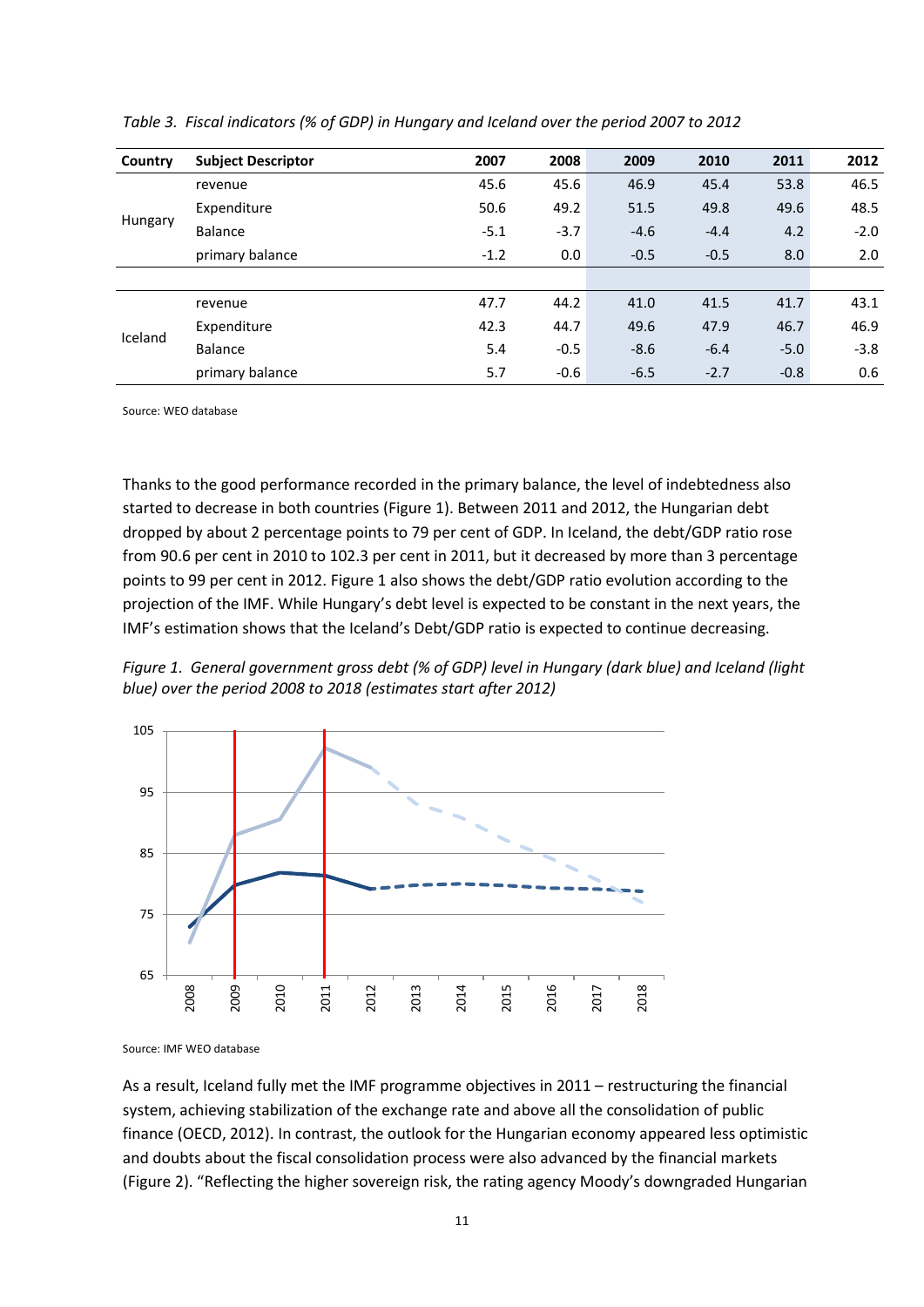government bonds below investment grade on 25 November 2011, which was followed by a downgrade by Standard & Poor's on 22 December 2011" (EEAG, 2012: 127). As a consequence, the Hungarian government asked for additional help from the IMF and the EU in 2012.



*Figure 2. Long-term interest rate in Hungary and Iceland over the period 2007 to 2012*

Source: IMF WEO and OECD database

## **3.2 Performance on other macroeconomic variables**

The success of a fiscal consolidation strategy is also related to the evolution of other macroeconomic variables. In particular, Table 4 compares the changes of the unemployment rate and private final consumption expenditure in Hungary and Iceland over the period 2008 to 2012. In both countries, unemployment sharply rose as a consequence of the macroeconomic shock. In 2009, it increased by 2.5 points in Hungary and more than 6 points in Iceland (Table 4). While the unemployment rate kept stable in 2010, Hungary and Iceland performed differently in the following years: in Hungary, the unemployment rate remained stable at around 10 per cent; in Iceland, it dropped by 0.7 percentage points in 2011 and by about 2 points in 2012 (Table 4).

Table 4 also shows that the initial drop in private consumption was more important in Iceland than in Hungary. In Iceland consumption dropped by 8 and 15 per cent respectively in 2008 and 2009, while in the latter it dropped by 0.7 and 6.7 per cent over the same period. However – similarly to the unemployment rate – the recovery of consumption was faster in Iceland than in Hungary. Although consumption in Iceland kept stable in 2010, it started to recover in the following years growing by 2.6 per cent in 2011 and by 2.4 per cent in 2012 (Table 4). On the other hand, consumption in Hungary continued to increase by about 3 per cent in 2010, remained stable in 2011 and dropped again by 1.6 per cent in 2012 (Table 4).

In recent years, both countries showed signs of recovery (Table 4). In particular, the Hungarian economy turned positive in 2010 while Iceland's GDP returned to a positive growth rate only in 2011. However, Iceland also recorded a positive GDP growth rate in 2012 while the majority of European countries as well as Hungary still fought with the ghost of a default.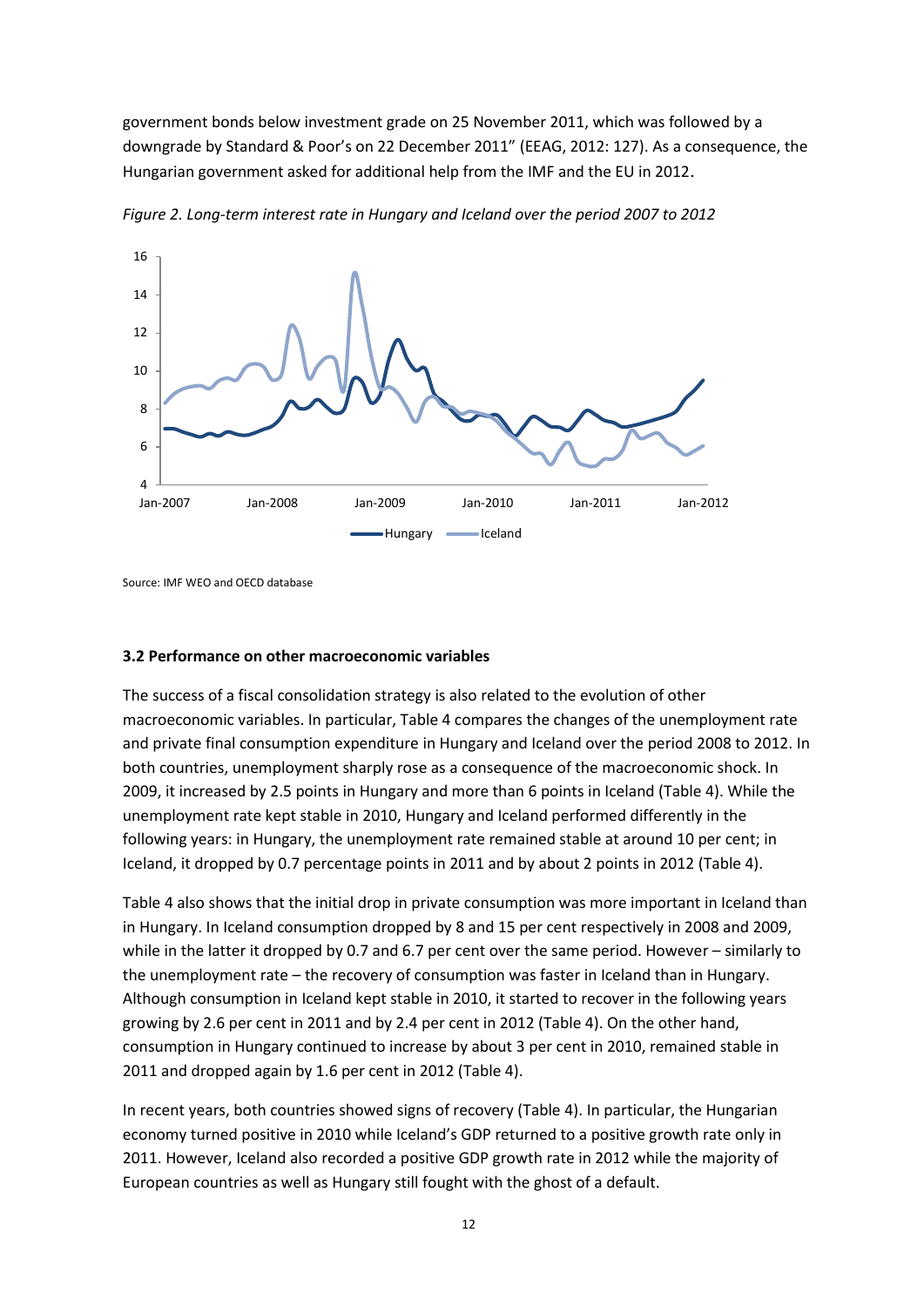|                |                                                          |                                   | 2007 | 2008    | 2009     | 2010    | 2011  | 2012    |
|----------------|----------------------------------------------------------|-----------------------------------|------|---------|----------|---------|-------|---------|
|                | Gross domestic product,<br>constant prices               | Per cent change                   | 0.11 | 0.89    | $-6.77$  | 1.32    | 1.65  | $-1.73$ |
| <b>Hungary</b> | Unemployment rate                                        | Per cent of total<br>labor force  | 7.70 | 8.00    | 10.50    | 10.90   | 10.94 | 10.94   |
|                | Inflation rate                                           | Per cent change                   | 7.94 | 6.07    | 4.21     | 4.85    | 3.90  | 5.70    |
|                | Private final consumption<br>expenditure growth (volume) | Per cent change                   | 1.05 | $-0.69$ | $-6.61$  | $-2.99$ | 0.37  | $-1.58$ |
|                |                                                          |                                   |      |         |          |         |       |         |
| Iceland        | Gross domestic product,<br>constant prices               | Per cent change                   | 5.99 | 1.19    | $-6.57$  | $-4.10$ | 2.89  | 1.64    |
|                | Unemployment rate                                        | Per cent of total<br>labour force | 1.01 | 1.65    | 8.02     | 8.13    | 7.43  | 5.77    |
|                | Inflation rate                                           | Per cent change                   | 5.06 | 12.68   | 12.00    | 5.40    | 4.00  | 5.19    |
|                | Private final consumption<br>expenditure growth (volume) | Per cent change                   | 5.7  | $-7.82$ | $-14.99$ | 0.09    | 2.60  | 2.36    |

*Table 4. The impact of fiscal consolidation in Hungary and Iceland over the period 2007 to 2012 on selected macroeconomic variables*

Source: IMF WEO and OECD database

1

## **4. THE DISTRIBUTIONAL IMPACTS OF THE FISCAL CONSOLIDATION STRATEGIES IN HUNGARY AND ICELAND**

The success of a fiscal consolidation process is also related to its capacity to reduce the cost for the most vulnerable groups. Indeed, Cornia and Stewart (1990) highlight that the poor tend to suffer more than other groups during a phase of adjustment. Moreover, Stewart (2001) explains that it is also crucial to understand the effects of adjustment policies in terms of horizontal inequality since they have social, economic and political consequences. Thus, the second aim of this work is to analyze the distributional impacts of the fiscal consolidation strategies followed in Hungary and Iceland. In particular, this section shows how adjustment policies impact on vertical as well as on horizontal inequality. For this purpose, we extracted data from the European Union Statistics on Income and Living Conditions (EU-SILC) for both countries over the period  $2009 - 2012$ .<sup>4</sup>

#### **4.1 The progressivity of the measures on social protection**

As reported above, some measures focused on social protection. In particular, they also affected the money transferred by government to households. Indeed – between 2009 and 2012 – the share of monetary transfers on disposable income rose by about 20 points up to 30 per cent in Iceland, while it slightly declined by 2 points from 45 to 43 per cent in Hungary. According to Figure 3, these changes were equally distributed across the different age groups in both countries. While

<sup>4</sup> The data on income are equivalised applying the modified-OECD equivalence scale. In particular, "this equivalent scale gives a score of 1 to the household head. Each of the other household members aged 14 and more receives a score of 0.5, while each child with age less than 14 receives a score of 0.3. The sum of the individual scores gives the equivalent household size" (Bradshaw et al., 2012: 4).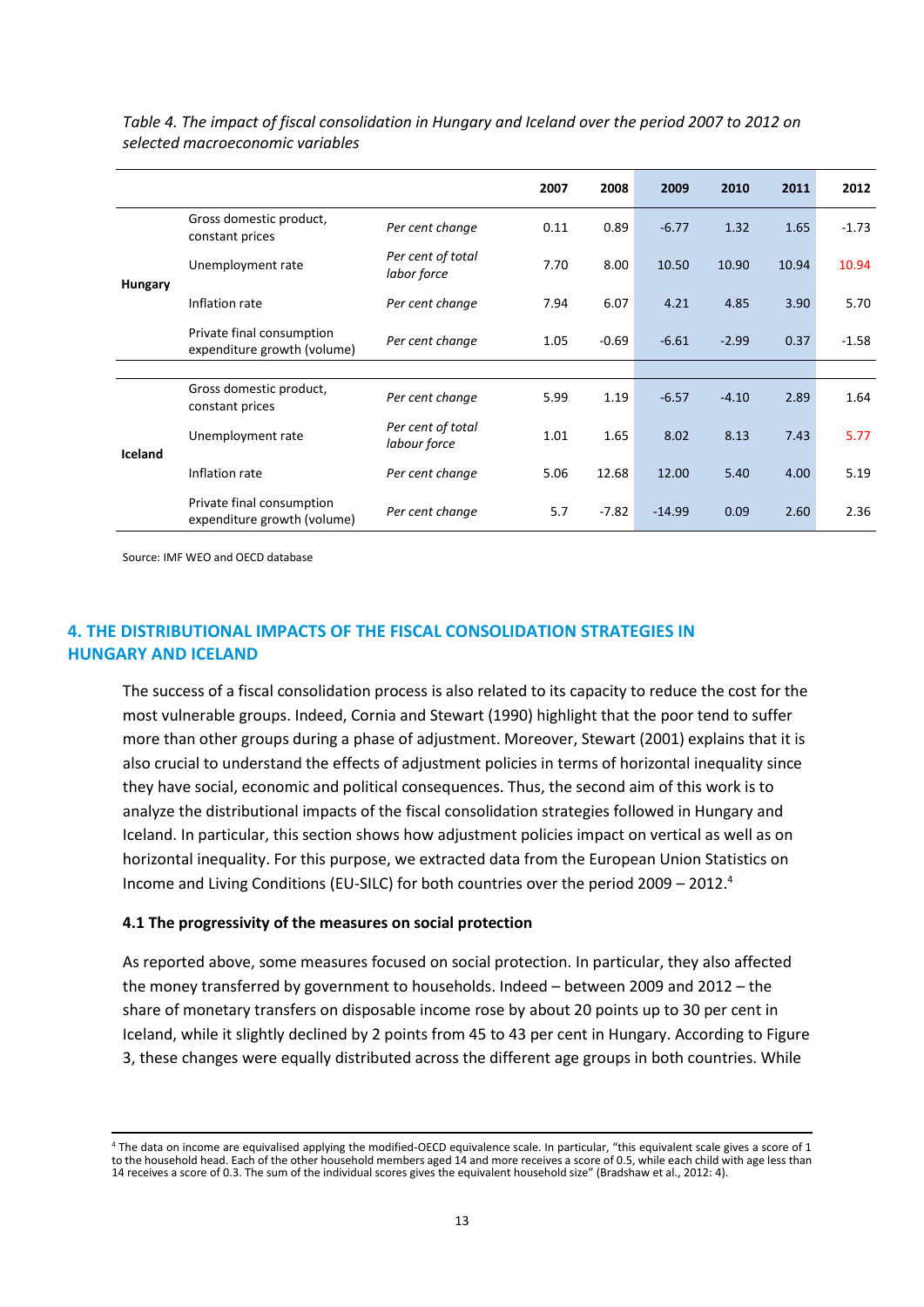the situation before and after the reforms was much the same in Hungary, the different groups experienced a similar increase of share of transfers on disposable income in Iceland.



*Figure 3. Social transfers incidence according to different age groups in Hungary and Iceland, over the period 2008–2012*

Nonetheless, the most interesting differences are related to the impact of these changes on income distribution. Table 5 shows that in Hungary, the share of transfers on disposable income kept stable only for the first and second quintiles. In contrast, it dropped by more than two points for the third and fouth quintiles and by nearly five points for the highest quintile. In Iceland, all quintiles experienced an increase in the share of social transfers on disposable income. However, fiscal policy changes favoured especially people living in the bottom of the distribution, considering that the share of transfers on disposable income rose by 13, 15 and 12 percentage points in the bottom three quintiles (Table 5).

| quintile       |      | Hungary |        |      | Iceland |      |
|----------------|------|---------|--------|------|---------|------|
|                | 2009 | 2012    | Diff   | 2009 | 2012    | Diff |
| 1              | 60.6 | 60.6    | 0.0    | 35.5 | 48.7    | 13.2 |
| $\overline{2}$ | 50.9 | 50.6    | $-0.3$ | 25.6 | 40.4    | 14.8 |
| 3              | 44.0 | 41.9    | $-2.1$ | 15.3 | 26.8    | 11.5 |
| 4              | 37.7 | 35.3    | $-2.4$ | 12.4 | 18.1    | 5.8  |
| 5              | 29.2 | 24.5    | $-4.7$ | 10.4 | 14.9    | 4.5  |
| Average        | 44.5 | 42.6    | $-1.9$ | 19.8 | 29.8    | 10.0 |

*Table 5. Change in the share of social transfers in disposable income for each income quintile in Hungary and Iceland between 2009 and 2012*

Source: Author's calculations based on EU SILC data

Source: Author's calculations based on EU SILC data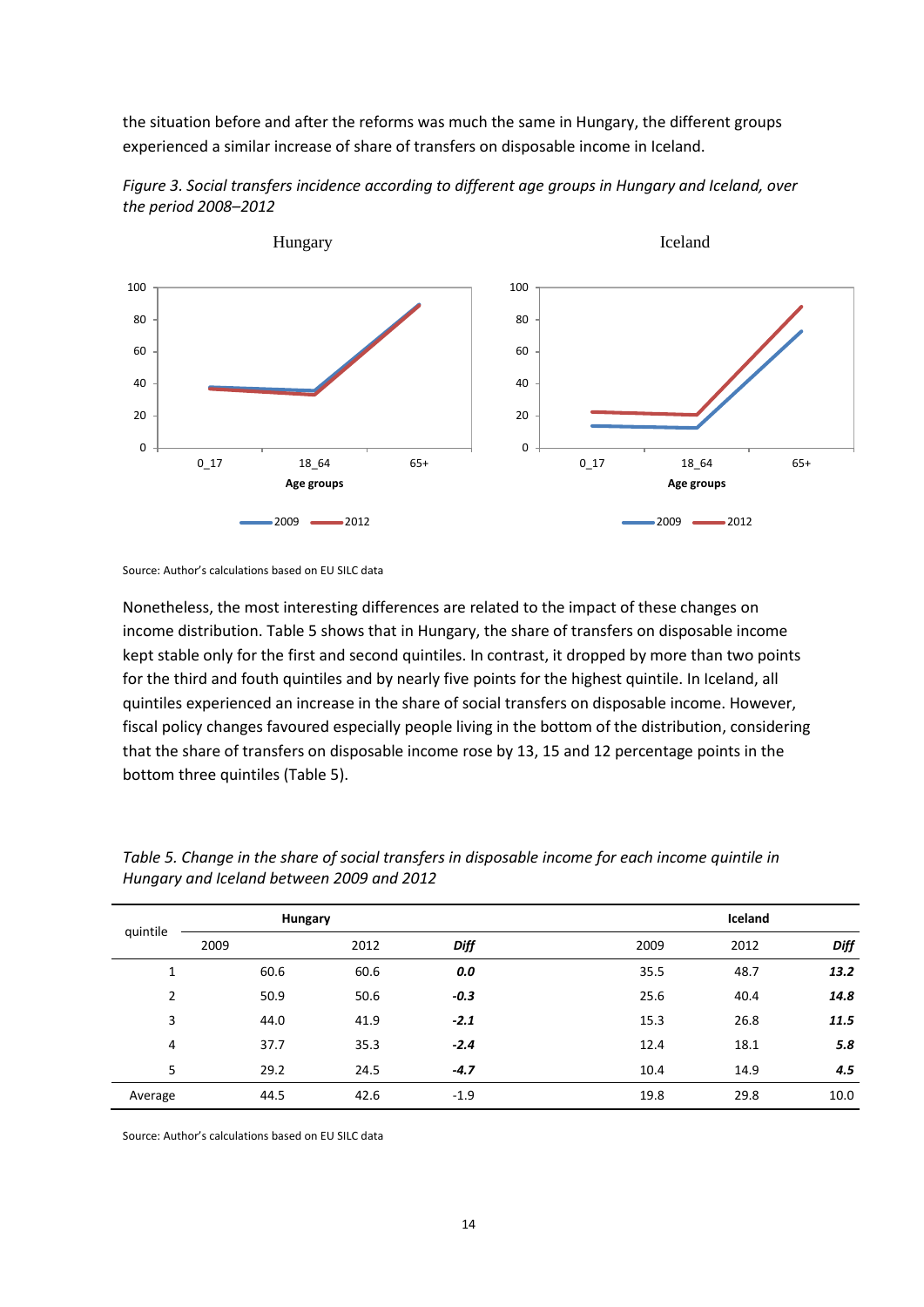As can be seen in Figure 4, the results are quite similar considering only people living in households with children. In Hungary, the share of transfers slightly increased for children in the first two quintiles, while it kept stable for the others. By contrast, the measures implemented in Iceland promoted progressivity in the distribution of social transfers. Figure 4 shows that the share of transfers on disposable income increased for the majority of children and especially for those living in poor households, while they decreased and remained stable for those in the highest quintile (Figure 4).



*Figure 4, Change in the share of social transfers on disposable income for each income quintile (only households with children) in Hungary and Iceland between 2009 and 2012.*

Source: Author's calculations based on EU SILC data

#### **4.2 The progressivity of the measures on taxation**

The reforms on taxation also generated important distributional consequences. In Hungary, the share of taxes paid dropped from 24 per cent in 2009 to 17 per cent in 2012. In contrast, in Iceland the tax burden slightly increased by four points from 34 to 38 per cent.

Figure 5 illustrates how the reforms affected the different age groups. In Hungary, the share of taxes paid dropped for children and people of working age, while it slightly decreased by one point for those aged over 65 (Figure 5). In contrast, all age groups experienced an increase in the share of taxes paid in Iceland. The tax burden rose by about three points for children, while it rose by more than four percentage points for people of working age and those over 65 years (Figure 5).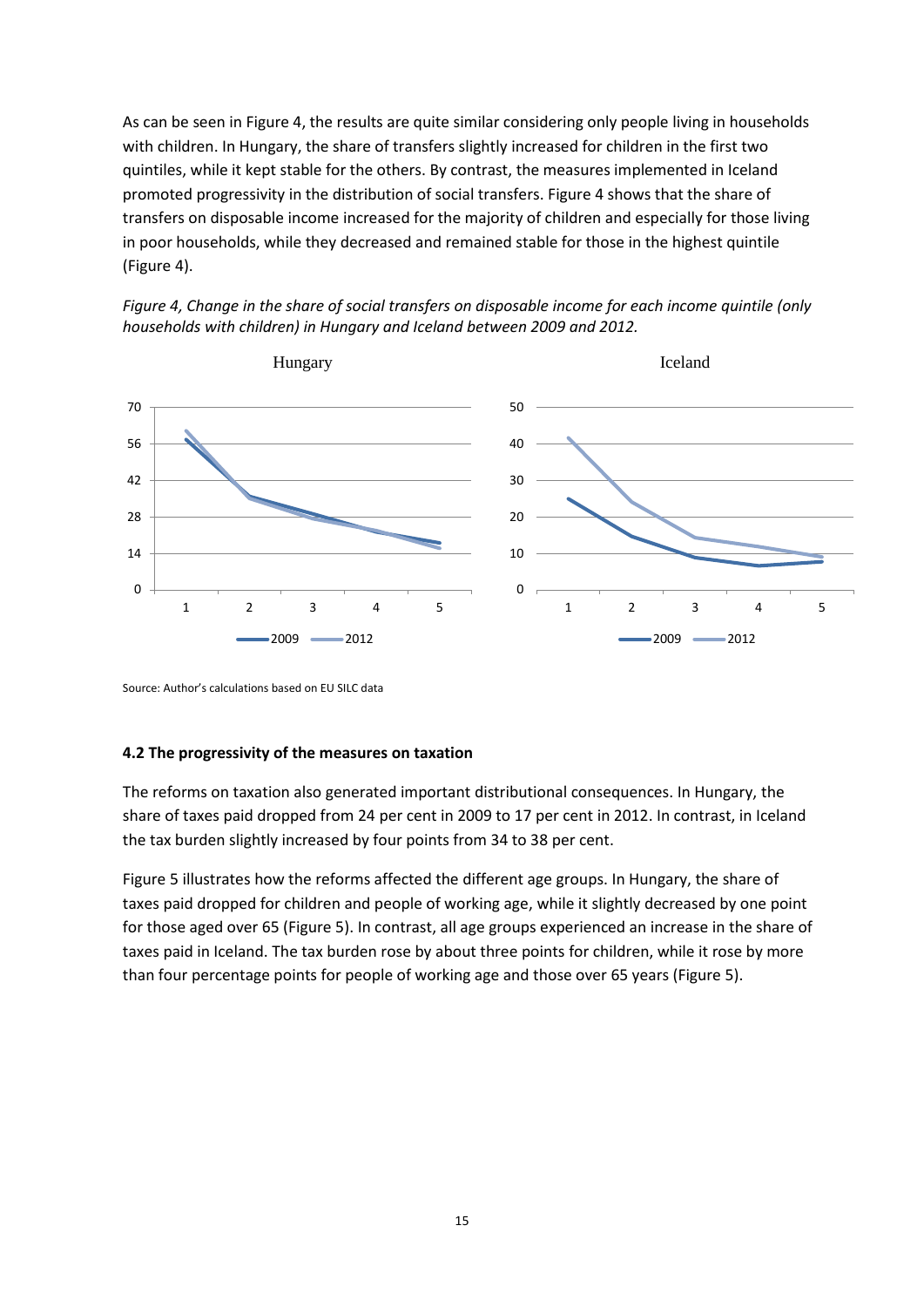



Source: Author's calculations based on EU SILC data

Table 6 shows how the average effective tax rates changed across the different income quintiles resulting from the implementation of tax reforms. In Hungary, the winners were clearly taxpayers in the top of the distribution. In particular, Table 6 shows that taxpayers in the fourth and fifth quintiles paid respectively 6 and 15 percentage points less than before the reforms. The reduction in the tax burden was less important for taxpayers in the middle and at the bottom of the distribution since the average effective tax rate decreased by around 4.5 points (Table 6).

In Iceland, the shift from a flat rate to a progressive tax system provoked significant changes in the average effective tax rates for all quintiles. On one hand, the tax burden rose by three points for taxpayers in the lowest quintile while it kept stable for those in the second and third quintile (Table 6). On the other hand, the tax burden rose for taxpayers in the top of the distribution and especially for those in the highest quintile. As can be seen in Table 6, taxpayers in the fifth quintile paid about 12 percentage points more after the 2010 tax reform.

|                |      | <b>Hungary</b> |             |      | Iceland |             |
|----------------|------|----------------|-------------|------|---------|-------------|
| quintile       | 2009 | 2012           | <b>Diff</b> | 2009 | 2012    | <b>Diff</b> |
| $\mathbf{1}$   | 13.9 | 9.5            | $-4.4$      | 24.5 | 27.5    | 3.0         |
| $\overline{2}$ | 17.1 | 12.9           | $-4.1$      | 30.3 | 29.8    | $-0.5$      |
| 3              | 21.5 | 16.9           | $-4.5$      | 36.8 | 37.3    | 0.5         |
| 4              | 27.1 | 21.4           | $-5.7$      | 40.0 | 43.5    | 3.4         |
| 5              | 41.3 | 26.4           | $-14.9$     | 38.8 | 50.8    | 12.0        |
| Average        | 24.2 | 17.4           | $-6.7$      | 34.1 | 37.8    | 3.7         |

*Table 6. Average effective tax rates according to the different income quintiles in Hungary and Iceland between 2009 and 2012*

Source: Author's calculations based on EU SILC data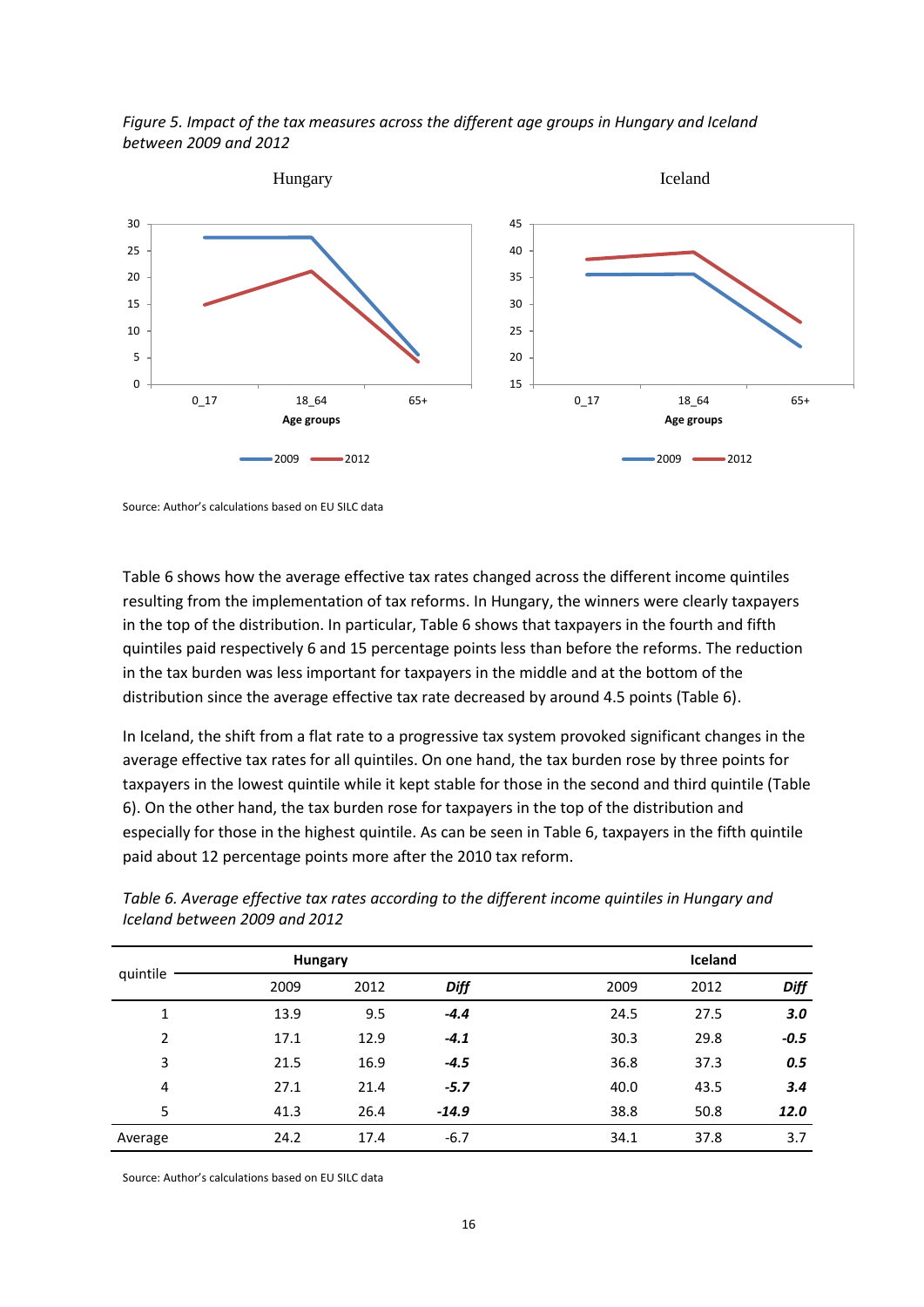Figure 6 illustrates the impact of tax reforms in terms of progressivity considering only people living in households with children. In particular, the analysis confirms that the Hungarian tax reform reduced the progressivity of the tax system. As reported above, the winners were rich taxpayers while tax burden for households with children living in the bottom of the distribution decreased less (Figure 6). In contrast, the 2010 tax reform in Iceland promoted the progressivity of tax system reducing the tax burden for children living in poor households and increasing the participation in tax payment for those living in households in the top of the distribution (Figure 6).





Source: Author's calculations based on EU SILC data

#### **4.3 The impact of the policy responses in terms of redistribution**

Table 7 illustrates the impact of the social protection and taxation measures in terms of redistribution over the period 2009-2012. For this purpose, we consider the Reynolds-Smolensky index that is given by the difference between the Gini index before and after government interventions. With regard to social transfers, the Reynolds–Smolensky index kept stable in Hungary, while it rose by about 5 points in Iceland. The changes in the tax system also affected the ability to redistribute in both countries. Indeed, Table 7 shows that the implementation of the Hungarian tax reform led to a drop in the Reynolds–Smolensky index by about two points from 5.97 to 3.48. In contrast, Iceland's tax reform increased the ability of government to redistribute by about three points from 1.67 to 4.42 (Table 7).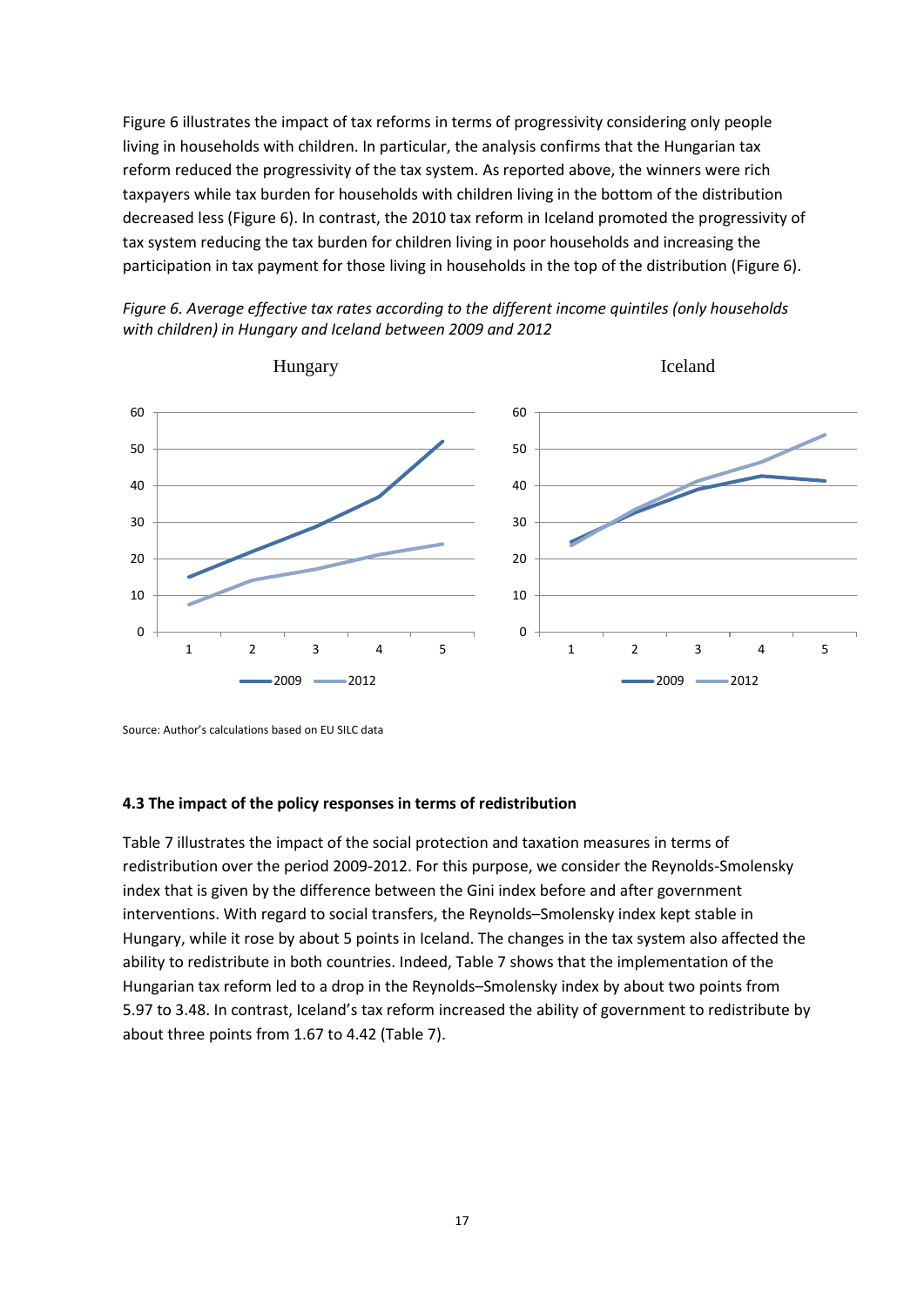|            |                   | Hungary |       |       | Iceland |
|------------|-------------------|---------|-------|-------|---------|
|            |                   | 2009    | 2012  | 2009  | 2012    |
|            |                   |         |       |       |         |
| Gini       | Private income    | 51.81   | 51.54 | 38.11 | 39.87   |
|            | Gross income      | 30.65   | 30.40 | 31.26 | 28.39   |
|            | Disposable income | 24.68   | 26.92 | 29.59 | 23.97   |
|            |                   |         |       |       |         |
| Reynolds - | transfers         | 21.16   | 21.14 | 6.85  | 11.48   |
| Smolensky  | taxes             | 5.97    | 3.48  | 1.67  | 4.42    |

*Table 7. Gini indicators and Reynold-Smolensky index in Hungary and Iceland, over the period 2009–2011*

Source: Author's calculations based on EU SILC data

While the Reynolds-Smolensky index provides only a static picture of the ability of government to redistribute, the Shapley decomposition could be the appropriate strategy in order to measure the marginal contribution of each income component on inequality change (see Shorrocks, 1999). Applying the methodology developed by Azevedo et al (2013), we measure the specific contribution of three main components - i.e. private income, social transfers and taxes - to the change of income inequality over the period  $2009 - 2012$ .<sup>5</sup>

Figure 7 reports the results of our Gini decomposition over the period 2009–2012. In Hungary, changes in market income promoted an increase of inequality by about one point while they provoked a ruction of 1.4 points in Iceland. On the other hand, changes in social transfers slightly reduced inequality by more than three points in Iceland while they did not have distributional consequences in Hungary (Figure 7). However, the most interesting results are related to the contribution of tax reforms: on one hand, the changes in the Hungarian tax system contributed to increase inequality by 1.5 points; on the other hand, Iceland's tax reform of 2010 contributed to reduce income inequality by about one point (Figure 7). As a result, it is interesting to see that while the overall Gini index rose by two points in Hungary, it dropped by about six points in Iceland (Figure 7).

<sup>1</sup> <sup>5</sup> To measure the specific contribution of each component, we carry out a simple comparison between the distribution at the time t+1 and a hypothetical counterfactual distribution. The latter distribution is given by replacing the component value at the time t+1 with its value at the time t (Martorano, 2014).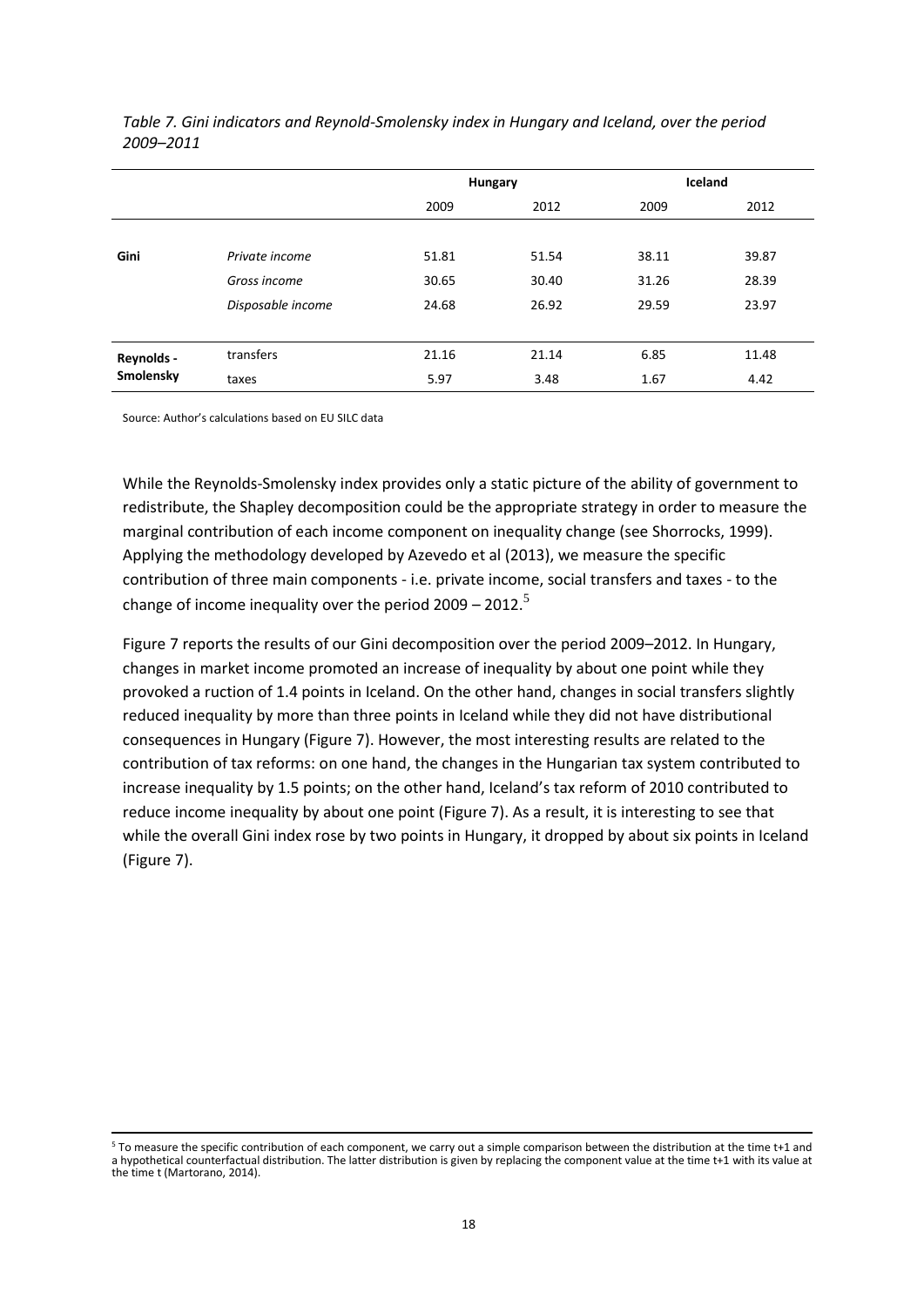

*Figure 7. Gini Decomposition in Hungary and Iceland, 2009 - 2012*

Source: Author's calculations based on EU SILC data

## **5. CONCLUSIONS**

Hungary and Iceland were among the countries most affected by the recent macroeconomic shock. Although they started from much the same fiscal conditions, their respective governments decided to follow different strategies of adjustment. Both countries cut public spending according to different priorities. While spending on general public services decreased in both countries, the Hungarian government preserved spending on economic affairs, while the government in Iceland preserved that on social protection, especially transfers to households.

However, the most important differences are related to the revenue side. On the one hand, the Hungarian government implemented a flat tax reform to stimulate economic activity and nationalized private pensions to overcome the drastic fall in revenue. In contrast, the Icelandic government replaced the previous flat tax system with a progressive one, increasing participation in the fiscal consolidation process for high income groups.

As expected, these two opposite adjustment strategies produced different economic and social outcomes. In both countries, the primary balance turned positive even though in Hungary the 2011 result was mainly driven by the implementation of a one-off revenue measure. As a consequence, the level of debt on GDP started to decrease in both countries in 2010. Nonetheless, while Iceland achieved the objectives of the IMF programme, the worsening of economic conditions pushed the Hungarian government to ask for additional help from the EU and the IMF in 2012. In terms of distribution, social transfers contributed to reduce inequality in Iceland but not in Hungary. Nonetheless, the Icelandic government decided to increase the value of child benefits at the beginning of 2013 since the measures implemented did not completely compensate for the cut in living standards suffered by households during the crisis. In contrast, the different tax strategies operated in opposite ways. Indeed, the results show that the Hungarian tax system became more regressive and inequality increased by nearly two points. In contrast, Iceland's 2010 tax reform increased progressivity in the tax system and reduced inequality by one point.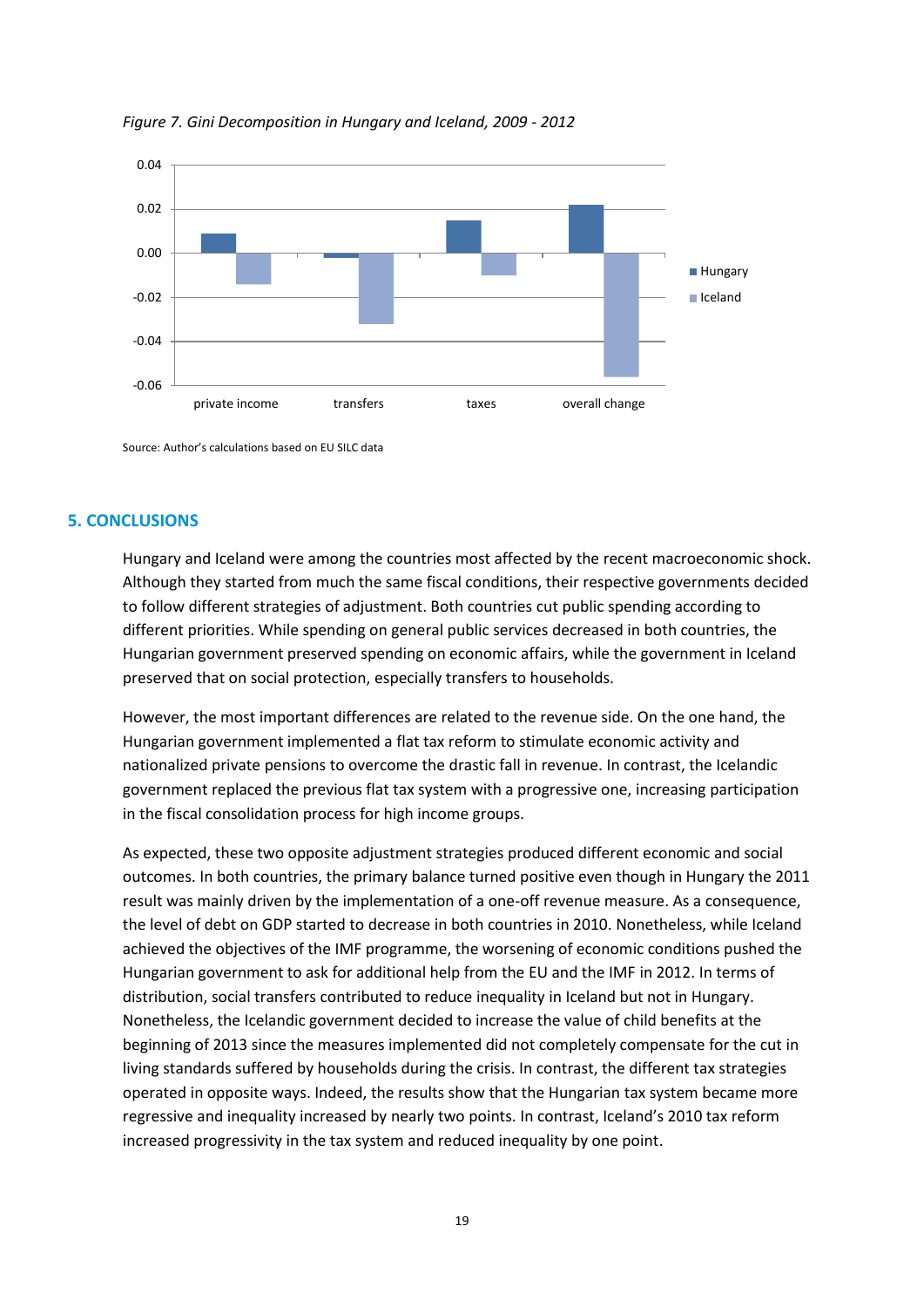All in all, these two case studies provide good policy lessons. First of all, they highlight the central role of fiscal policy in macroeconomic stabilization, especially in a situation such as that experienced by rich countries during the Great Recession. Second, the success of a fiscal consolidation programme is strictly related to the implementation of credible and sustainable measures. The introduction of one-off measures generated only short-term relief without assuring the achievement of good results in the long term. Third, the Icelandic story shows that it is possible to 'adjust with a human face'. During times of crisis, social protection systems should be preserved, protecting the most vulnerable groups, and especially children, who represent the future of society. Participation in the adjustment process should be progressive, reflecting the ability-to-pay rule. In other words, it is difficult to ask people who received less during the good times to participate more in the bad times.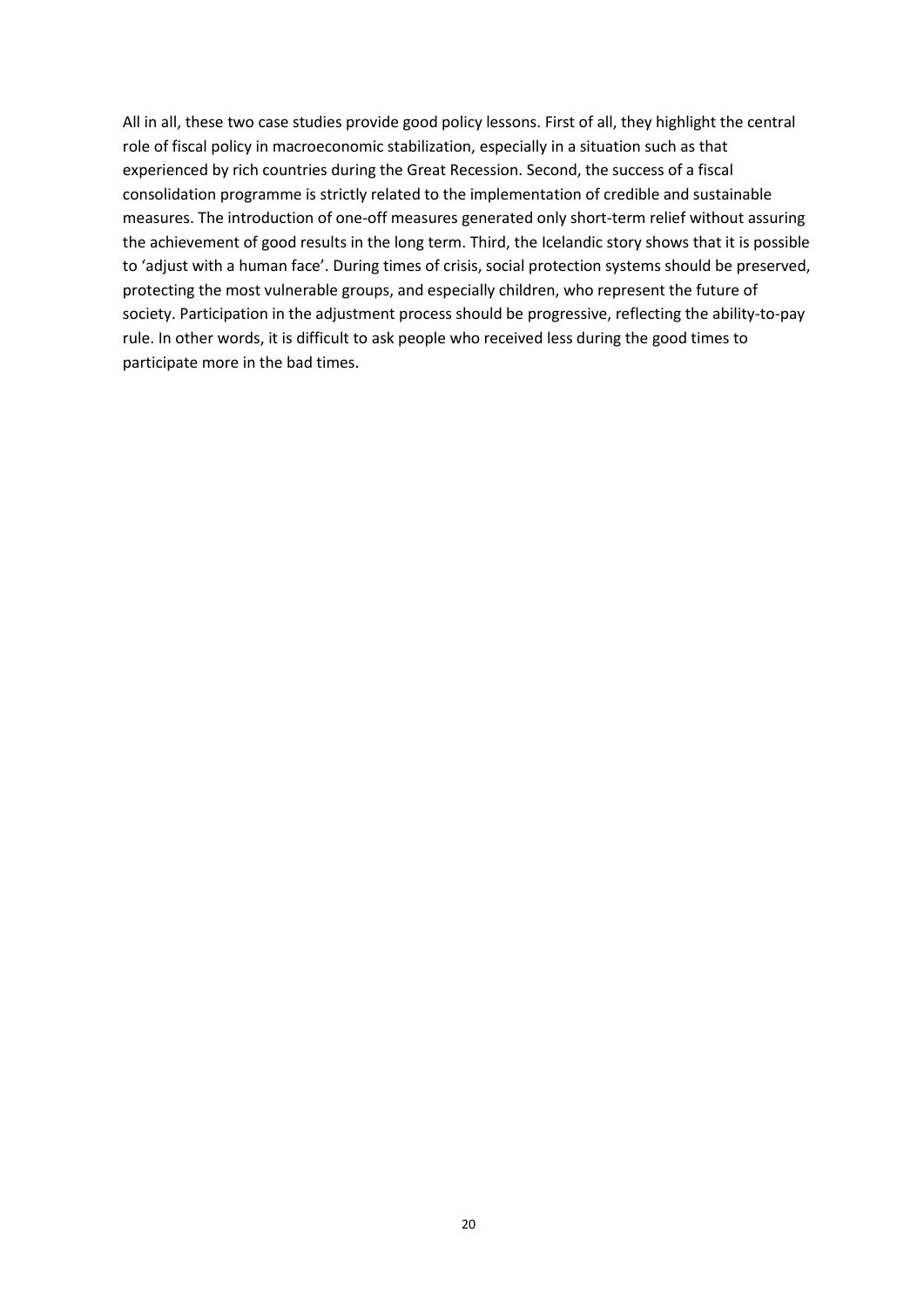#### **REFERENCES**

- Azevedo, J. P., Inchauste, G. and V. Sanfelice (2013). "Decomposing the Recent Inequality Decline in Latin America", *Policy Research Working Paper Series 6715*, Washington DC, The World Bank.
- Beynet and Paviot (2012). "Assessing the Sensitivity of Hungarian Debt Sustainability to Macroeconomic Shocks under Two Fiscal Policy Reactions", OECD Economics Department Working Papers No. 946, Paris, OECD.
- Bradshaw, J., Chzhen, Y., de Neubourg, C., Main G., Martorano, B. and L. Menchini (2012). "Relative Income Poverty among Children in Rich Countries", *Innocenti Working Paper* 01-2012, Florence, UNICEF Innocenti Research Centre.
- Carey, D. (2009). "Iceland: The Financial and Economic Crisis", OECD Economics Department Working Papers, No. 725, Paris, OECD.
- Cornia, G. A. (2010). "Transition, Structural Divergence, and Performance: Eastern Europe and former Soviet Union over 2000 – 2007", *UNU – WIDER Working Paper*, WP2010/32, Helsinki, UNU Wider.
- Cornia, G. A. and F. Stewart (1990). "The Fiscal System, Adjustment and the Poor", *Innocenti Occasional Paper 11*, Florence, UNICEF ICDC.
- Cornia, G. A., Jolly, R. and F. Stewart (1987). *Adjustment with a Human Face: Protecting the Vulnerable and Promoting Growth,* Oxford, Oxford University Press.
- EEAG (2012). The EEAG Report on the European Economy, "The Hungarian Crisis", CESifo, Munich, European Economic Advisory Group: 115–130.
- Hagemann, R. (2011). "How Can Fiscal Councils Strengthen Fiscal Performance?", *OECD Journal of Economic Studies*, Vol. 2011/1.
- Hogye, M. (2011). "Fiscal Consolidation and the New Flat Rate Individual Income Tax in Hungary", *European Financial and Accounting Journal*, 6(2): 8-27.
- IMF (2012). Hungary: Staff Report for the 2011 Article IV Consultation and Second Post-Program Monitoring Discussions, International Monetary Fund Country Report No. 12/13.
- Martorano, B. (2014). "The Consequences of the Recent Economic Crisis and Government Reactions for Children", *Innocenti Working Paper* 2014-05, UNICEF Office of Research, Florence.
- Martorano, B., Cornia, G. A. and F. Stewart (2012). "Human Development and Fiscal Policy: Comparing the Crises of 1982-85 and 2008-11", *Working Papers Series n. 23/2012*, Università degli Studi di Firenze, Dipartimento di Scienze per l'Economia e l'Impresa. http://www.disei.unifi.it/upload/sub/pubblicazioni/repec/pdf/wp23\_2012.pdf
- Mishkin, F. and T. Herbertsson (2006). "Financial Stability in Iceland", Reykjavik, Iceland Chamber of Commerce.
- OECD (2012). Restoring Public Finances, 2012 Update, Paris, OECD.
- Ólafsson, S. (2011a). "Icelandic Capitalism From Statism to Neoliberalism and Financial Collapse", in *Comparative Social Research*, vol. 28, Special Volume on Nordic Varieties of Capitalism,